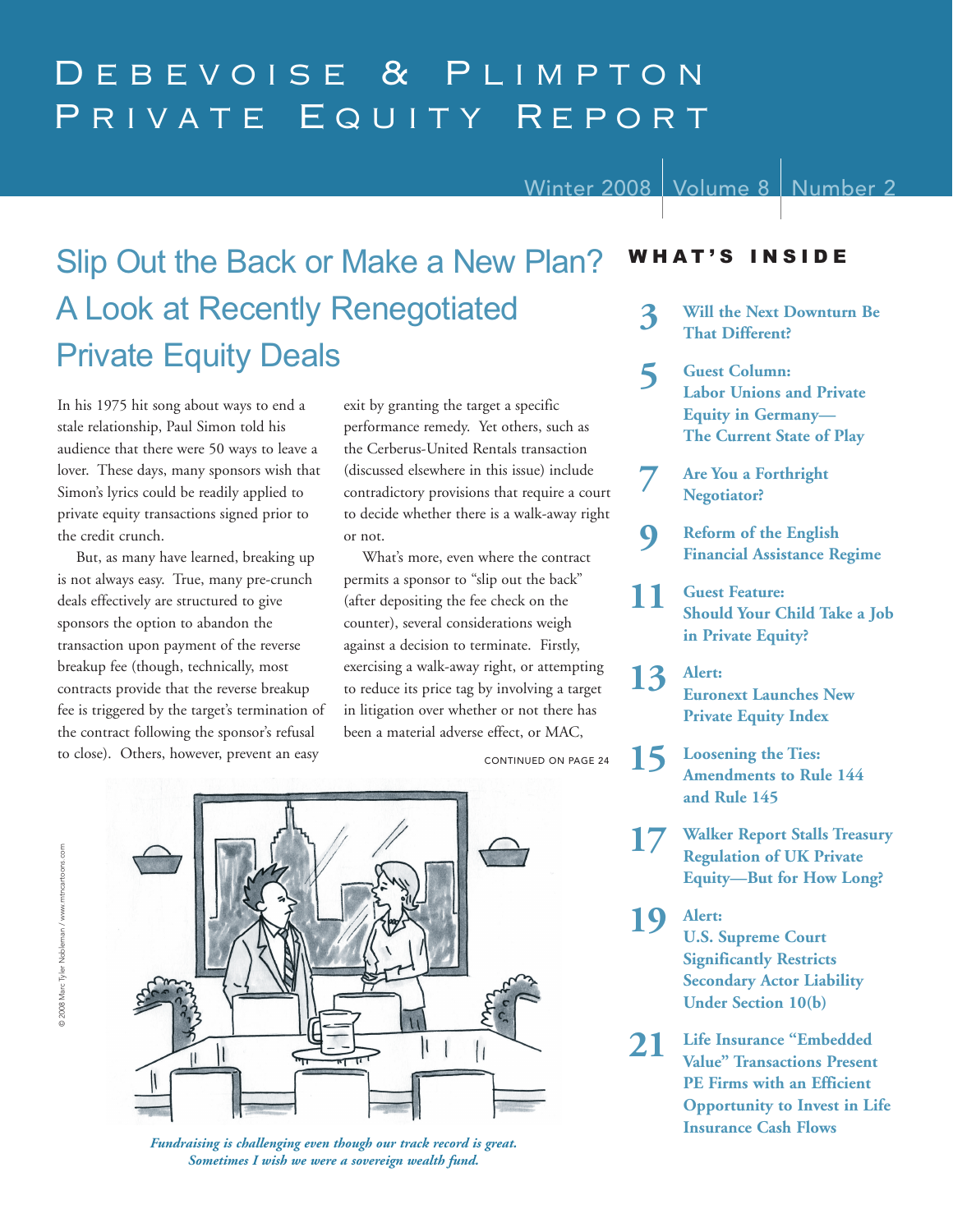# Letter from the Editor

You don't need us to tell you that private equity has seen happier days. However, we can provide some guidance on how to handle the variety of challenges facing the private equity scene and offer you some perspective on some of the opportunities that may lie ahead. We can also remind you that private equity has never been for those who lack patience or side-stepped challenges.

On our cover, we review a variety of renegotiated transactions and offer several perspectives on how transactions have been renegotiated or exited. As we all know, there may be restructurings ahead and in one of our articles, My Chi To explains how changes in the lending market and the bankruptcy code will impact those restructurings.

Alan Davies and Jim Kiernan report on some good news for private equity in the UK. Upcoming changes to the English financial assistance rules will make the old "whitewash" procedures unnecessary and will permit leveraged acquisitions of private English companies to be accomplished more easily. And Kevin Rinker and Michael Diz warn that a recent Delaware case illustrates that what you don't say (as well as what you do say) can be crucial in determining whether you are deemed a "forthright negotiator" and possibly determinative of contract interpretation by the courts.

In our guest column, we are pleased to hear from Professor Dr. Ann-Kristen Achleitner of the Technical University of Munich about the changing attitudes of German labor unions towards private equity deals. After a period of some hostility, the unions now appear to be more interested in working with private equity sponsors to protect workers and build businesses.

Elsewhere in this issue, we address several regulatory changes that may affect you or your deals, including new disclosure guidelines for some UK portfolio companies and private equity funds in the United Kingdom, liberalizing amendments to Rule 144 and a recent U.S. Supreme Court decision that significantly reduces secondary liability under Section 10(b).

Finally, sensing that unanswered question among business school graduates and other young people entering the job market about whether given the current financial downturn private equity is no longer the opportunity it once was, we asked some of our friends in the industry whether they would recommend that their children go to work in private equity? We hope you enjoy their answers.

> Franci J. Blassberg Editor-in-Chief

## **Private Equity Partner/Counsel Practice Group Members**

*The Debevoise & Plimpton Private Equity Report* is a publication of

#### **Debevoise & Plimpton LLP**

919 Third Avenue New York, New York 10022 1 212 909 6000

www.debevoise.com

Washington, D.C. 1 202 383 8000

London 44 20 7786 9000

Paris 33 1 40 73 12 12 Frankfurt 49 69 2097 5000

Moscow 7 495 956 3858

Hong Kong 852 2160 9800

Shanghai 86 21 5047 1800

*Please address inquiries regarding topics covered in this publication to the authors or any other member of the Practice Group.* 

*All contents © 2008 Debevoise & Plimpton LLP. All rights reserved.*

Franci J. Blassberg *Editor-in-Chief*

Stephen R. Hertz Andrew L. Sommer *Associate Editors*

Ann Heilman Murphy *Managing Editor*

**The Private Equity Practice Group** *All lawyers based in New York, except where noted.*

#### **Private Equity Funds**

Marwan Al-Turki – London Ann G. Baker – Paris Kenneth J. Berman– Washington, D.C. Jennifer J. Burleigh Woodrow W. Campbell, Jr. Sherri G. Caplan Jane Engelhardt Michael P. Harrell Geoffrey Kittredge – London Marcia L. MacHarg – Frankfurt

Anthony McWhirter – London Jordan C. Murray Andrew M. Ostrognai – Hong Kong David J. Schwartz Rebecca F. Silberstein

#### **Hedge Funds** Byungkwon Lim

#### **Mergers & Acquisitions**

Andrew L. Bab E. Raman Bet-Mansour – Paris Paul S. Bird Franci J. Blassberg Richard D. Bohm Thomas M. Britt III – Hong Kong Geoffrey P. Burgess – London Marc Castagnède – Paris Margaret A. Davenport E. Drew Dutton Michael J. Gillespie Gregory V. Gooding Stephen R. Hertz David F. Hickok – Frankfurt James A. Kiernan, III – London

Antoine F. Kirry – Paris Jonathan E. Levitsky Li Li – Shanghai Christopher Mullen – London Dmitri V. Nikiforov – Moscow Robert F. Quaintance, Jr. William D. Regner Kevin A. Rinker Jeffrey J. Rosen Kevin M. Schmidt Thomas Schürrle – Frankfurt Wendy A. Semel – London Andrew L. Sommer Stefan P. Stauder James C. Swank – Paris John M. Vasily Peter Wand – Frankfurt

#### **Leveraged Finance**

Katherine Ashton – London William B. Beekman David A. Brittenham Paul D. Brusiloff Pierre Clermontel – Paris Alan J. Davies – London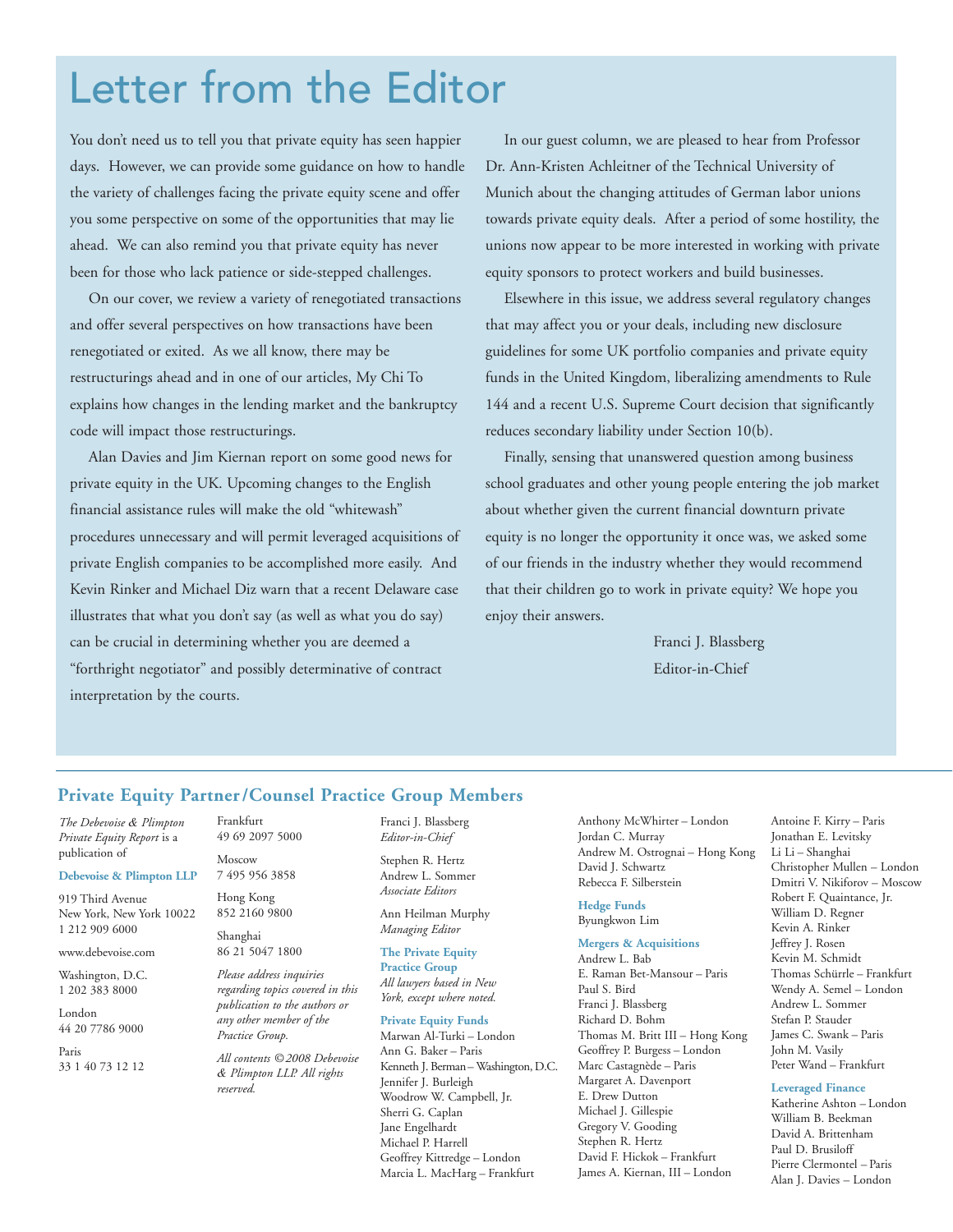# Will the Next Downturn Be That Different?

Default rates and bankruptcy filings hit historic lows in 2007. Until last summer's credit crunch, the availability of financing on very favorable terms allowed companies facing a liquidity problem or a potential default to borrow their way out of trouble. With the lending window now all but shuttered, more and more businesses will find themselves forced to reach out to their creditors to restructure.

Professionals active in the field generally agree that the next wave of restructurings will be very different than the last. A recurrent theme is that workouts and bankruptcies will be more contentious and more complex—and therefore more costly—than in the past. Some go even further and argue that a fundamental shift in restructuring dynamics has quietly taken place over the last few years, leading certain investors to complain that Chapter 11 is no longer about fixing companies.

Restructurings are shaped, to a large extent, by the credit cycle that gave rise to them as well as constraints imposed by bankruptcy laws. As both the lending market and the Bankruptcy Code have undergone significant changes since the last downturn, it is safe to predict that these

changes will affect how the restructuring game is played. Given the low number of recent large corporate bankruptcies, however, the impact of these changes has yet to be fully observed.

### New Players

In the old days, when a company needed covenant relief, it would speak to its bank agent, who would herd the lenders in the syndicate and, after some negotiation, deliver the requested amendment or waiver. The company knew who its lenders were and, in most cases, they were prepared to work with the company to address its problems. Things could get trickier if the company also had bond debt. But even in that case, the company could, with the banks' support, file for bankruptcy, obtain post-petition financing permitting the company to continue to operate, and threaten to cram down a plan of reorganization on the bondholders. While this picture oversimplifies the complexities of the process, borrowers could usually rely on a degree of cooperation from their senior lenders in times of need, at a price to be negotiated.

One of the defining features of the last credit cycle was the rise of hedge funds and

> other non-institutional lenders, which have effectively stepped into the shoes of banks and other financial institutions as primary investors in corporate loans. In addition, while a company may know who its lenders are at the outset, it may be difficult to determine who holds the debt once the company becomes distressed. If the company needs to negotiate with its creditors, it may not readily know who to speak to or who represents a majority of the debt. In many cases, the company may discover that substantially all of its debt is now held by distressed funds,

which have raised billions of dollars in anticipation of the tide of investment opportunities that the next downturn is expected to bring. Even after a lender group coalesces and negotiations commence, dramatic shifts in holdings and, as a consequence, negotiating positions may occur.

People tend to talk about distressed funds as a monolithic group. However, their interests in any given workout may be far from uniform or predictable. For example, different funds have different investment strategies. Certain funds have a trading mentality, with a shorter-term investment horizon that may be at odds with the operational turnaround of a business. Other funds adopt loan-to-own strategies, which tend to be consistent with a longer, more traditional reorganization process, but may be incompatible with the wishes of management or other creditor groups. Further complicating the analysis, investors often accumulate positions in multiple layers of debt and may have bought the same debt at substantially different prices. Compared to the last downturn, workouts and bankruptcies will likely involve a greater number of players with potentially more varied and less predictable interests. As a result, it may become more difficult for companies to find common ground within and among their creditor constituencies.

More troubling is the potential impact of credit default swaps and other derivatives on creditor motivations. For example, a creditor who holds a credit default swap may actually be better off by pushing a troubled company into bankruptcy. Because derivative transactions are not publicly disclosed, creditors' real economic interests may be impossible to determine. Certain commentators believe that the growth of the derivatives market has increased the systemic risk of default and

CONTINUED ON PAGE 4

#### **Tax**

Eric Bérengier – Paris Andrew N. Berg Pierre-Pascal Bruneau – Paris Gary M. Friedman Peter A. Furci Friedrich Hey – Frankfurt Adele M. Karig Vadim Mahmoudov Matthew D. Saronson – London David H. Schnabel Peter F. G. Schuur – London Marcus H. Strock Richard Ward – London

#### **Trust & Estate Planning**

Jonathan J. Rikoon Cristine M. Sapers

#### **Employee Compensation & Benefits**

Lawrence K. Cagney Jonathan F. Lewis Alicia C. McCarthy Elizabeth Pagel Serebransky

*The articles appearing in this publication provide summary information only and are not intended as legal advice. Readers should seek specific legal advice before taking any action with respect to the matters discussed herein. Any discussion of U.S. Federal tax law contained in these articles was not intended or written to be used, and it cannot be used by any taxpayer, for the purpose of avoiding penalties that may be imposed on the taxpayer under U.S. Federal tax law.*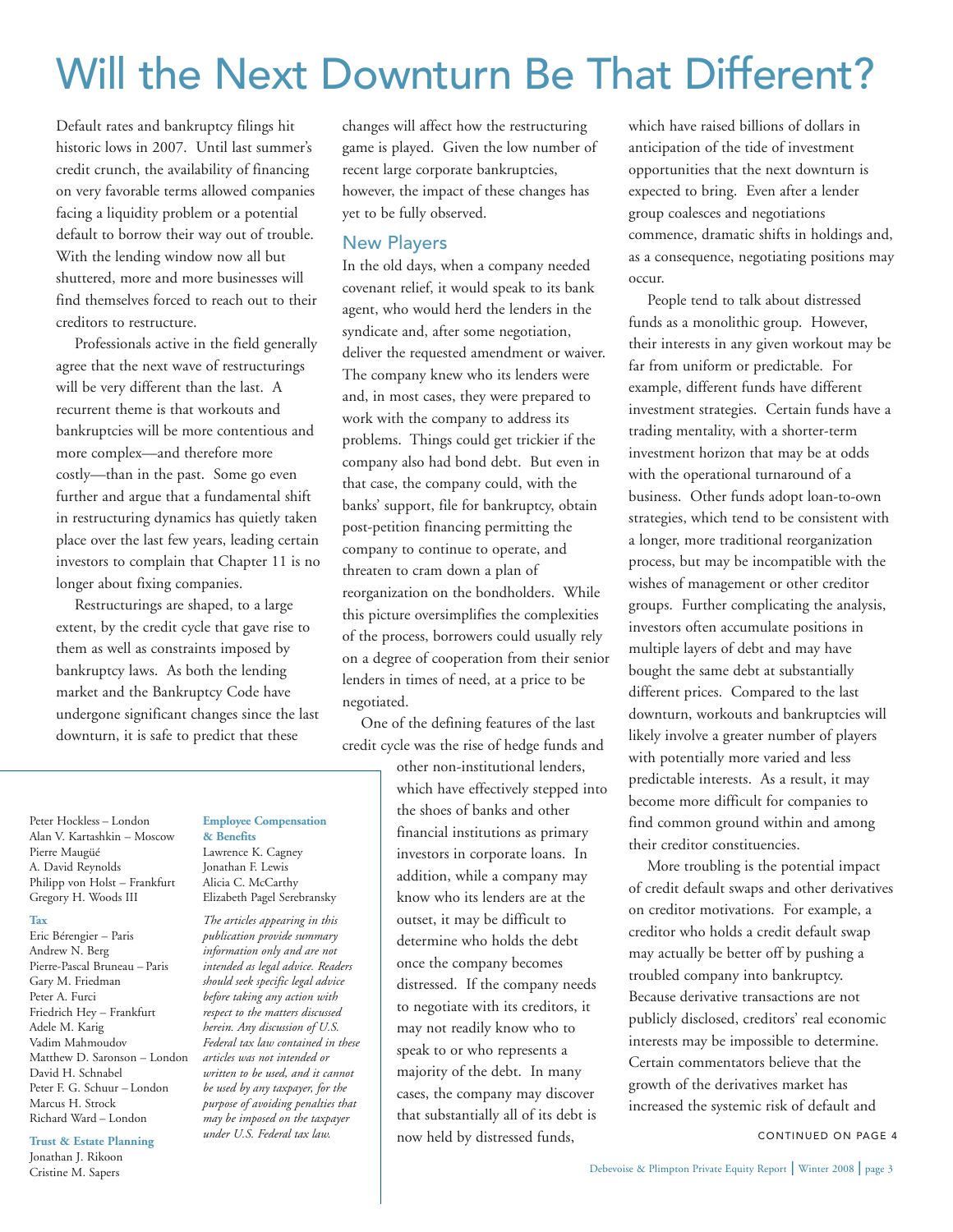# Will the Next Downturn Be That Different? (cont. from page 3)

bankruptcy. Others dispute this contention, remarking that for every investor who benefits from a company's default, another loses, thereby creating countervailing incentives to rescue troubled companies. To date, there is no evidence, other than perhaps anecdotal, that derivatives are affecting restructuring dynamics in a meaningful way. By separating economic risk from ownership, however, derivative transactions raise interesting policy issues as to whether and the extent to which investors should be required to disclose those transactions.

## More Leverage

The proliferation of new financing sources gave rise to more leveraged—and in many cases more complex—capital structures as lenders aggressively competed for business from private equity sponsors and companies. In particular, many borrowers

**Major changes effected by the [2005] amendments [to the Bankruptcy Code] include greater restrictions on debtors' freedom of action such as the new 18-month limit on debtors' exclusive right to file a plan of reorganization and increased demands on debtors' liquidity resulting from greater protection**

**for trade creditors, utilities and landlords.** have taken advantage of the leveraged loan market, including second-lien loans, to recapitalize.

Although second-lien debt appears to have become a standard component of leveraged capital structures, there remains much uncertainty about the leverage and recovery prospects of second-lien lenders in a distressed scenario.<sup>1</sup> Complex intercreditor agreements between firstand second-lien lenders create new opportunities for disputes on a wide range of issues yet to be settled by courts, including second-lien lenders' right to block a priming debtor-in-possession (DIP) financing or a sale of collateral in bankruptcy (so-called section 363 sales). In addition, even if second-lien lenders are significantly undersecured, as is likely in many cases, their nominally secured status nonetheless will afford them a greater ability to influence the Chapter 11 process than unsecured creditors. This is not good news for unsecured creditors, whose traditional role and relevance effectively may be usurped by second-lien lenders.

More problematic is the impact of second-lien financings on the ability of companies to obtain DIP financing. In order to fix their business and reorganize in bankruptcy, a large company will typically need time and significant financing; by contrast, selling the company in bankruptcy will usually be faster and require less financing. If substantially all of a company's assets are already pledged, secured lenders may refuse to provide a large DIP facility, even if they are oversecured, out of fear that it will impair their recovery. This, in turn,

will increase secured creditors' leverage over debtors and limit debtors' options in bankruptcy.

As a general matter, more layers of debt means more people fighting for the same pie and accordingly more voices demanding to be heard in the restructuring process. If there is substantial overlap among the various creditor groups, consensus may be easier to achieve; otherwise, there will likely be more intercreditor disputes, which may translate into fewer consensual out-ofcourt workouts, more uncertainty and delay, and higher costs. However, as these disputes are resolved by parties or courts over time, the uncertainty about the outcome of these disputes—and the corresponding appetite of investors to fight over them—will likely decrease.

## Amendments to Bankruptcy Code

The overall effect of the 2005 amendments to the Bankruptcy Code is to shift leverage from debtors to creditors. Major changes effected by the amendments include greater restrictions on debtors' freedom of action such as the new 18 month limit on debtors' exclusive right to file a plan of reorganization and increased demands on debtors' liquidity resulting from greater protection for trade creditors, utilities and landlords.

Many restructuring experts predict that these changes will result in more section 363 sales than in the last downturn. With less time and liquidity with which to restructure, more debtors may be forced to sell or liquidate their businesses, some

<sup>1</sup> *For more information on second-lien financings in bankruptcy, see "What Borrowers (and Sponsors) Should Know About Second-Lien Financings in Bankruptcy," published in The Debevoise & Plimpton Private Equity Report, Volume 7, Number 1, Fall 2006.*

<sup>2</sup> *For more information on acquisitions of companies in bankruptcy, see "Section 363 Sales: How To Play The Game," published in The Debevoise & Plimpton Private Equity Report, Volume 7, Number 4, Summer 2007.*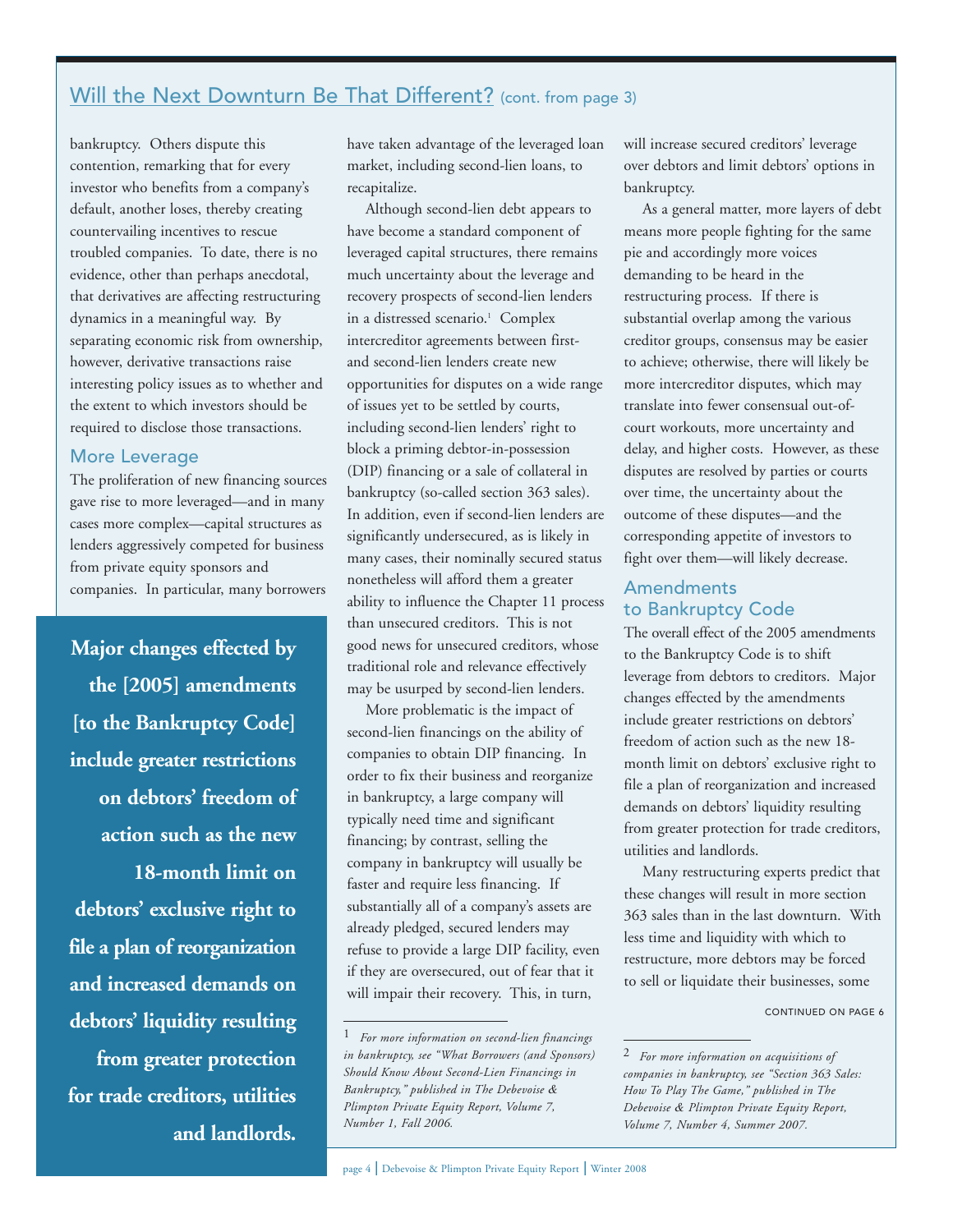# Labor Unions and Private Equity in Germany—The Current State of Play GUEST COLUMN

There is hardly a more contested issue in the debate on private equity than the question as to whether it creates or destroys jobs. And there is hardly a place where the pros and cons of private equity have been debated more passionately than in Germany. However, the relationship between German labor unions and private equity has evolved in recent months. A look at the current state of play reveals that unions are about to give up demonizing the private equity industry in favor of a more practical approach: cooperation.

Back in 2005, Franz Müntefering, a leading Social Democrat who later became Germany's vice chancellor (he is now retired) famously remarked: "Some of these investors do not waste a thought on people whose jobs they destroy. They remain anonymous, faceless, descend like swarms of locusts on companies, devour them and move on. It is this kind of capitalism we are fighting."

It is not entirely clear whether Mr. Müntefering's "locusts remarks" were indeed directed at the private equity industry (some think that he was referring to hedge funds whose attacks on Deutsche Börse were then widely debated in Germany). What is clear, however, is that Mr. Müntefering's comments prompted unions in Germany and elsewhere in Europe to launch a campaign against the private equity industry, reverberating around one central accusation: private equity firms pursue brutal cost reduction strategies to achieve exceptional rates of return at the expense of the employees. In making their case, unions successfully played on fears (deeply routed among

many Germans) that the increased influx of foreign private equity capital was tantamount to the advent of an era of Anglo-Saxon style capitalism.

German and European industry associations tried to quell these fears by commissioning studies on the employment effects of private equity. The studies were based on questionnaires distributed to private equity firms and portfolio companies. With the exception of turnaround investments, their findings were uniformly positive. However, the German media and unions challenged the results. They alleged the questionnaire approach was flawed because it did not permit independent verification of the results. They also predicted that only those private equity firms that had positive employment data to show for themselves would return the questionnaires. Indeed, the surveys drew only a very small number of responses, leaving press and unions to speculate that private equity professionals either were not able to corroborate their public assertions on the employment issue or, worse, were indifferent towards the demands for more transparency in their industry. The surveys, initially aimed at alleviating jitters, thus inadvertently poured oil into the fire and allowed the unions to keep the locusts campaign alive.

In recent months, however, German labor unions seem to have reverted to a more pragmatic approach towards the private equity industry. In November of 2006, IG Metall—a metalworkers' union and the largest organized employee representation worldwide—created the "Netzwerk Private Equity" (Private Equity Network) and hired a former investment

banker and private equity expert, Babette Fröhlich, to run it. The network is an online platform designed to facilitate the exchange of private equity-related information among IG Metall members. Among other things, the network permits union members to retrieve information on a private equity firm's previous transactions and on its track record on specific employment-related issues. The network data may prove a powerful tool for many union members, particularly those that are represented on the supervisory boards of German companies and, thereby, get to assess acquisition overtures by private equity firms.

A similar effort has been launched by the Hans-Böckler Foundation, the codetermination, research, and scholarship institution of the German Labor Union Association (DGB), the umbrella organization for German unions. The Foundation recently commissioned several analyses and reports on the private equity and hedge funds industries, including studies on particular private equity investments and on the impacts of debt

CONTINUED ON PAGE 6

**German labor seems to have come to terms with the fact that private equity is here to stay and is now trying to optimally position itself for the period of cooperation that lies ahead.**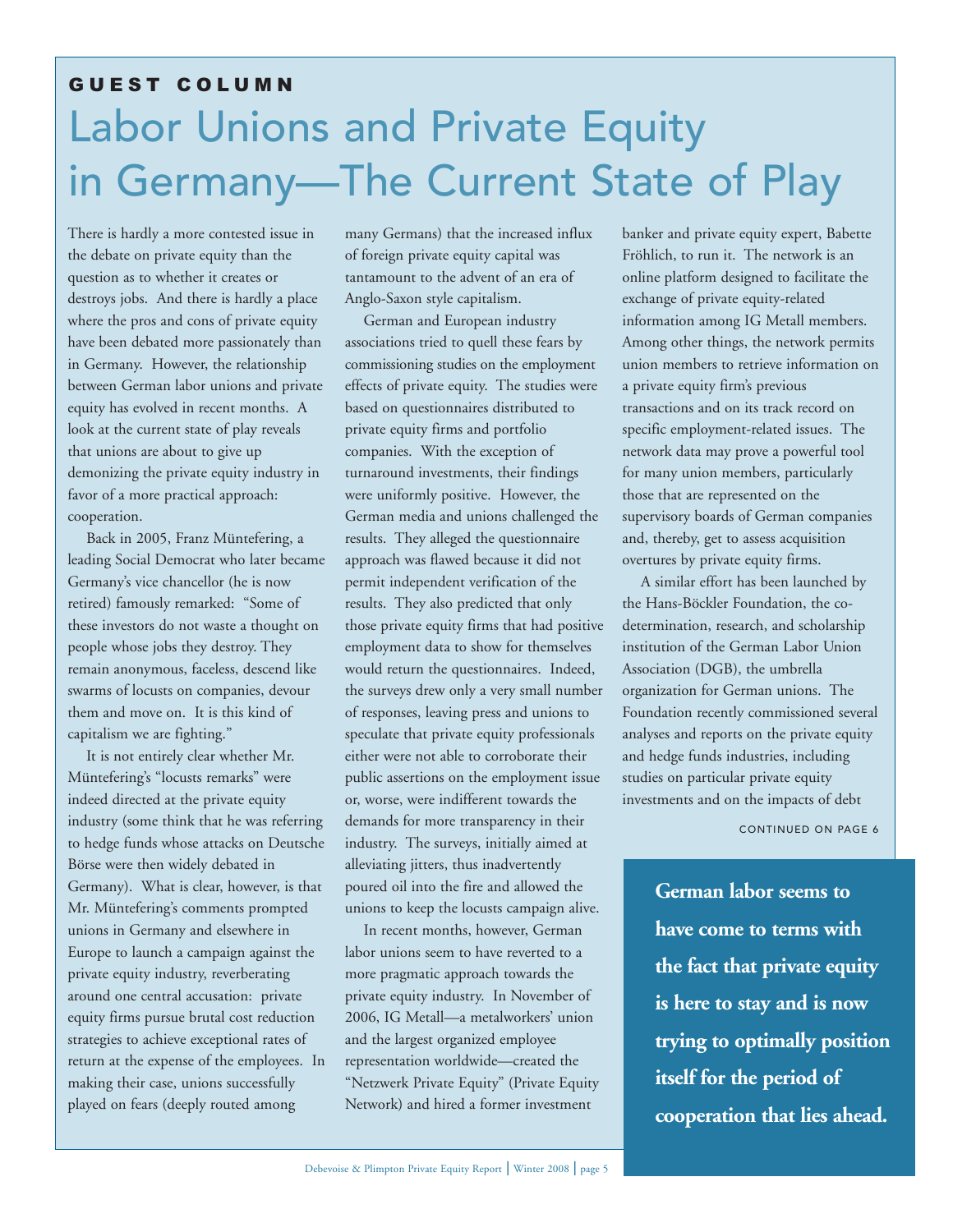## Labor Unions and Private Equity in Germany (cont. from page 5)

financing in leveraged acquisitions. In parallel with these data collection projects, unions have begun to formulate their political demands with more precision. In July of 2007, DGB and IG Metall articulated their views on the draft private equity law proposed by the German Ministry of Finance. They requested, among other things, to limit the amount of debt permitted to be used in acquisitions by stipulating a minimum

equity requirement of 30%, to prohibit special dividends, to provide post-closing consultation and information rights of the employee councils and to pass a code of conduct for hedge funds and private equity funds.

Overall, the shift from cheap rhetoric to gathering information and firming up policy positions appears to mark a sea change in the attitude of unions towards private equity. German labor seems to

have come to terms with the fact that private equity is here to stay and is now trying to optimally position itself for the period of cooperation that lies ahead.

#### **Prof. Dr. Ann-Kristin Achleitner**

*Scientific Director Center for Entrepreneurial and Financial Studies Technical University of Munich*

## Will the Next Downturn Be That Different? (cont. from page 4)

of which may be attractive targets for private equity buyers.2 These and other constraints imposed on debtors by the Bankruptcy Code may encourage more companies to try to restructure out of court.

It is too early to tell which of these predictions, if any, will materialize. In practice, what will make sense in any given case will depend on the value of the business, the nature of the problems faced by the debtor and a variety of other casespecific factors.

### Covenant-Lite

With the increasing leverage in the last credit cycle, came declining covenant protection. To remain competitive in an extraordinarily liquid market, lenders made "covenant-lite" loans (which contain few restrictions on the borrower) and borrowers issued "PIK toggle" notes (which give the borrower the option to pay interest in cash or new notes).

These features severely impair the ability of lenders to force a change of course if the borrower's financial performance begins to deteriorate. In addition, the absence of financial

covenants deprives lenders of an early warning system to detect problems. By the time a default occurs, there may be little enterprise value left to repay the loan.

For borrowers, relaxed lending terms allow them to focus on their business without being distracted by creditor demands. But it is important for borrowers to use this breathing room wisely and to address any liquidity or other financial problems early. If a company waits until it runs out of money, it will have limited options and may be forced to file for bankruptcy. On the other hand, by addressing problems early, the company may be able to explore alternatives to a formal restructuring.

The first step that many troubled companies often take too late is consulting with restructuring professionals. When legal and financial advisers are involved sufficiently early, they can assist companies and private equity sponsors on a wide range of critical issues and decisions, including getting a handle on the cash needs of a business, developing a viable operational and/or financial

restructuring plan, exploring strategic transactions or assessing the advisability of infusing capital in the business.

### **Conclusion**

Recent developments in the lending market combined with the 2005 amendments to the Bankruptcy Code will no doubt have an impact on restructuring dynamics, and although the nature and extent of these changes remain unclear, it seems likely that achieving a successful restructuring will be an increasingly contentious challenge. One thing is certain: In the future as in the past, restructurings will continue to be about enterprise value—how to reconcile different views on value and how best to preserve that value.

#### **My Chi To**

*mcto@debevoise.com*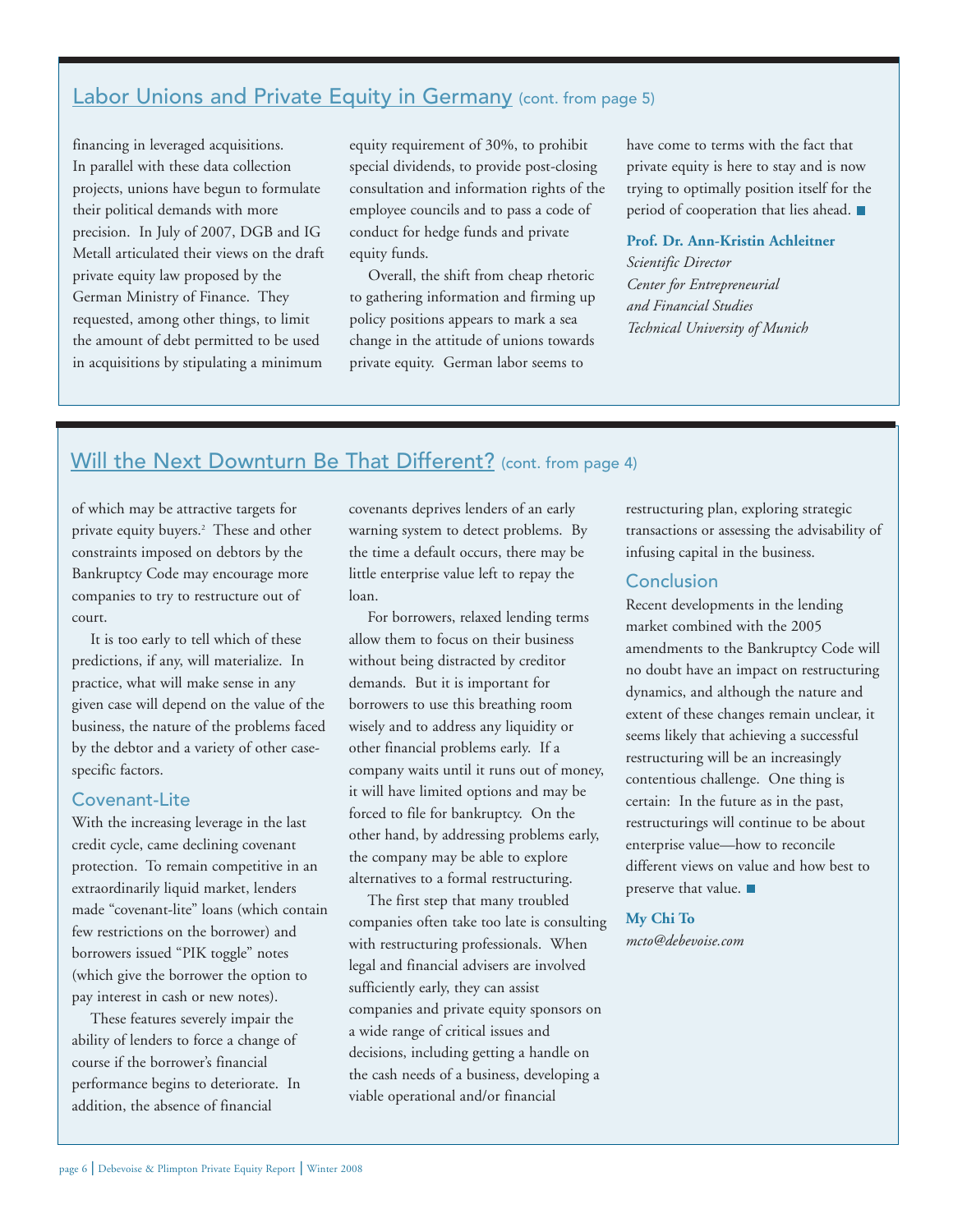# Are You a Forthright Negotiator?

The opinion recently handed down by the Delaware Chancery Court in the much talked about *United Rentals* case—one of the first to be decided in an ever growing list of debt crisis fueled broken deals contains a number of lessons for dealmakers, the most significant of which is that what you don't say in merger negotiations may prove to be every bit as important as what you do say. This article briefly summarizes the case, and then discusses a few key takeaways for private equity professionals, bankers and lawyers who regularly analyze, negotiate and document these transactions.

## Background

On July 22, 2007, affiliates of Cerberus Capital Partners, L.P. signed a merger agreement to acquire United Rentals, Inc. for \$34.50 per share. On August 29, 2007 citing the deteriorating credit markets, Cerberus sought to renegotiate the terms of the transaction with United Rentals, but United Rentals refused. On November 14, 2007 Cerberus informed United Rentals that it did not intend to consummate the transaction and invited United Rentals to either negotiate revised deal terms or accept payment of the \$100 million reverse termination fee. United Rentals declined this invitation and filed suit five days later in the Delaware Chancery Court seeking an order to force Cerberus to "specifically perform" its obligation to close. Cerberus responded not by disputing whether it was in breach of its obligation to close, but by asserting that its liability was limited to payment of the reverse termination fee and that the merger agreement did not provide for a specific performance remedy.

In an opinion that begins by likening the dispute to the mythical battle between Heracles and the beastly three-headed dog from which Cerberus takes its name, the Delaware court sided with Cerberus and rejected United Rentals' plea for specific

performance. In doing so, it invoked the "forthright negotiator" principle to determine that the parties did not intend for United Rentals to have the ability to force Cerberus to close, but rather that Cerberus was entitled to pay the \$100 million reverse termination fee and walk away from the deal.

## The Importance of Being Forthright

The *United Rentals* case would not have come to pass if the merger agreement between United Rentals and affiliates of Cerberus had unambiguously stated the parties' agreement on the topic of specific performance. Traditional specific performance provisions permit a party to an agreement to seek an order from a court requiring the other party to perform its obligations under that agreement, as an alternative to simply seeking monetary compensation for a breach. Specific performance provisions did not get much attention in the LBO context until the recent demise of financing conditions and the related emergence of reverse termination fee provisions.

The interplay between these two provisions in the United Rentals merger agreement—one providing for the payment of a reverse termination fee as an exclusive remedy and the other providing for specific performance—was the focus of the case. The court found the two provisions as drafted to be irreconcilable on their face and so looked to external evidence to discern the parties' intent. Concluding that the negotiating history on the issue was "muddled" and "ultimately not conclusive," the Delaware court turned to the "forthright negotiator principle" to determine whether the parties intended that United Rentals' sole remedy for Cerberus' failure to close would be payment of the termination fee (which, in effect, would provide Cerberus with a \$100 million

option). Under the forthright negotiator principle, when a contractual provision is ambiguous and the external evidence does not reveal an express meeting of the minds, the subjective understanding of one party may bind the other party if the other party knows or has reason to know of that understanding and does not convey its contrary interpretation.

Testimony at trial revealed that the specific performance provisions in the United Rentals merger agreement were hotly contested from the outset of the negotiations, with United Rentals initially taking the position, reflected in the auction draft, that the reverse termination fee should not be United Rental's sole remedy in the event of a breach, notwithstanding the use of that approach in a number of precedent transactions. Ultimately, however, United Rentals agreed to Cerberus' proposed changes. When Cerberus' counsel explained his view that the modified language prohibited United Rentals from seeking specific performance, United Rentals' lawyer responded "I get it." However, when a Cerberus managing director mentioned to United Rentals' financial adviser that the deal was structured as an option, the adviser insisted that his client would never agree to such an arrangement. But, the next day, having received a report on that conversation, United Rentals nonetheless signed the contract without any changes to Cerberus' language.

On the basis of these and similar communications, the Delaware court concluded that United Rentals knew or should have known that Cerberus thought it had an option and that if United Rentals had a different view, it had an affirmative duty to convey such view to Cerberus. Under the forthright negotiator principle,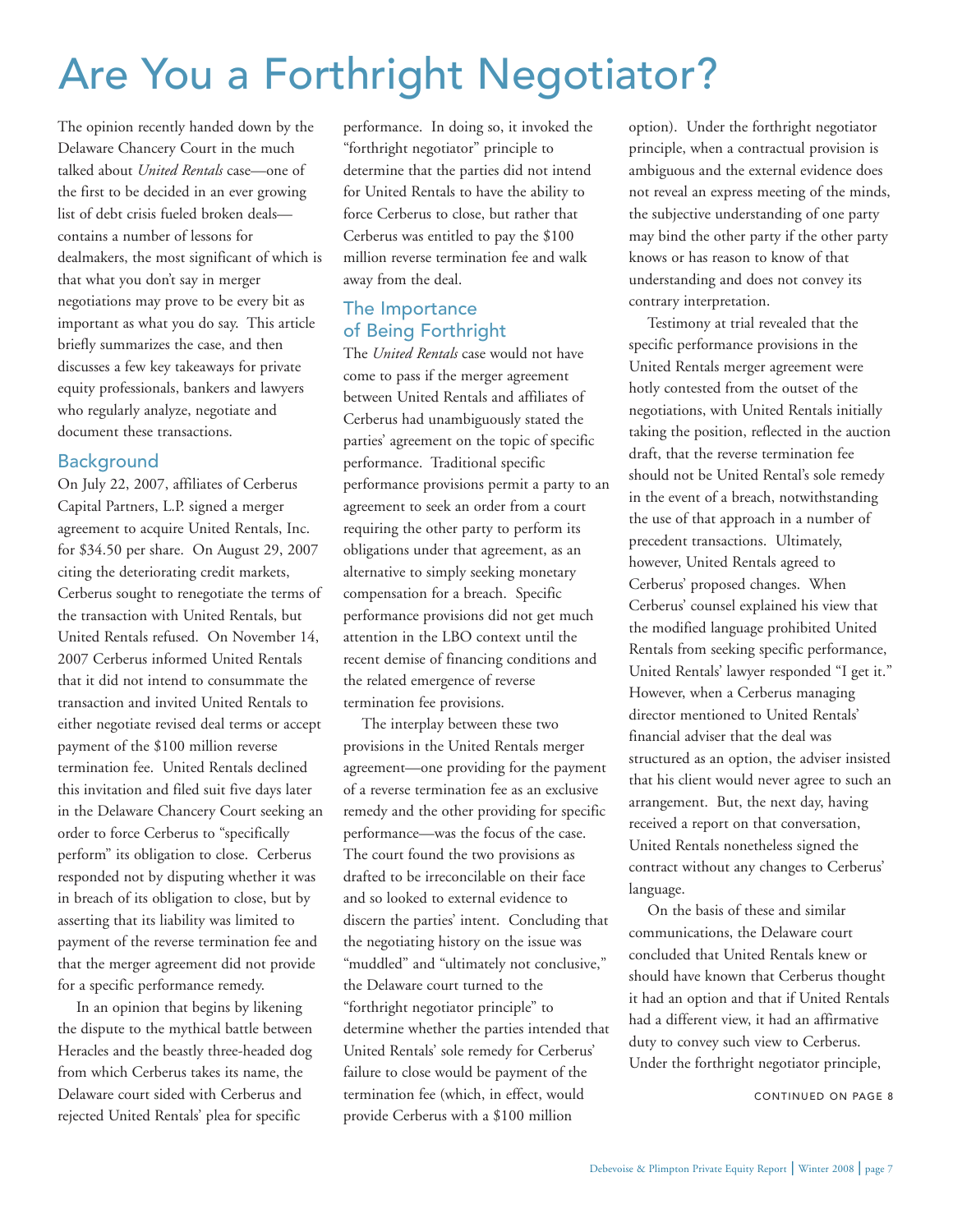## Are You a Forthright Negotiator? (cont. from page 7)

this was sufficient to bind United Rentals to Cerberus' interpretation of the agreement.

Given that this point appears to have been one of the central and most heavily negotiated issues in the deal, why did United Rentals fail to rebut Cerberus' interpretation if it did not intend to give Cerberus an option? One explanation, borne out by the decision's portrayal of Cerberus as a reluctant suitor from the earliest days of the auction: United Rentals was convinced that Cerberus would not proceed with the transaction if it was subject to a specific performance remedy and, feeling the initial tremors of the disruption in the credit markets, decided a calculated retreat was required to get the deal signed up. The ambiguous specific performance language in Cerberus' redraft of the merger agreement provided a welcome opportunity to "fight another day".

In any event, the *United Rentals* case serves as a useful reminder that the ongoing dialogue between the parties during a deal can matter greatly, and that silence can prove as meaningful as a fully articulated position. Careful drafting is, of course, of equal or greater importance, but it would be dangerous to

**... [I]t would be dangerous to underestimate the ability of an army of litigators to find (or manufacture) ambiguity to open up a dispute to a review of the negotiating history**

underestimate the ability of an army of litigators to find (or manufacture) ambiguity to open up a dispute to a review of the negotiating history. For this reason, what is communicated in negotiating sessions, sidebars and email exchanges, whether involving lawyers, bankers or clients, can carry great weight in shaping a court's understanding of a disputed contract. The timing and content of such communications—as well as any response to them—should therefore be carefully thought through (and in some cases discussed in advance with counsel).

The forthright negotiator principle has rarely been applied in interpreting contracts, and will likely be confined to cases in which (i) the court is otherwise unable to discern the parties' intent and (ii) the totality of evidence indicates that the silent party intended to assent to the vocal party's position. But dealmakers should be aware that in certain circumstances they may be held to a vocal counterparty's interpretation of an ambiguous provision if they do not convey their contrary view.

### Choice of Courts Matters

This case also illustrates why M&A practitioners in the United States are increasingly pushing to have the agreements they negotiate subject to the exclusive jurisdiction of courts in Delaware. First, it is an example of the striking speed with which the Delaware Chancery Court is able to process complex disputes. United Rentals filed its initial complaint on November 19, and by December 21 the court had heard and denied a motion for summary judgment, conducted a trial and issued its opinion.

Second, the opinion—even without its literary bravado—exhibits a level of

sophistication and understanding of the reasons deals are done, and the process for getting them done, that significantly increases the likelihood that the outcome of a dispute will be consistent with the parties' expectations. While it is difficult to say with certainty that Cerberus and United Rentals got the outcome they would have predicted when they signed the merger agreement, the evidence suggests that they probably did.

\* \* \*

The *United Rentals* saga is of interest to M&A professionals for a number of reasons. The central lesson, though, is one we all probably should have learned in college or graduate school, if not preschool—in deals, as in life, good communication is imperative. In this case, clear, consistent oral communication allowed Cerebrus to exercise the option it had bargained for, which was to be able to leave United Rentals at the altar upon payment of a predetermined fee, although poor written communication (in the form of suboptimal drafting) forced it into painful litigation to secure its freedom.

## **Kevin A. Rinker**

*karinker@debevoise.com*

**Michael A. Diz**  *madiz@debevoise.com*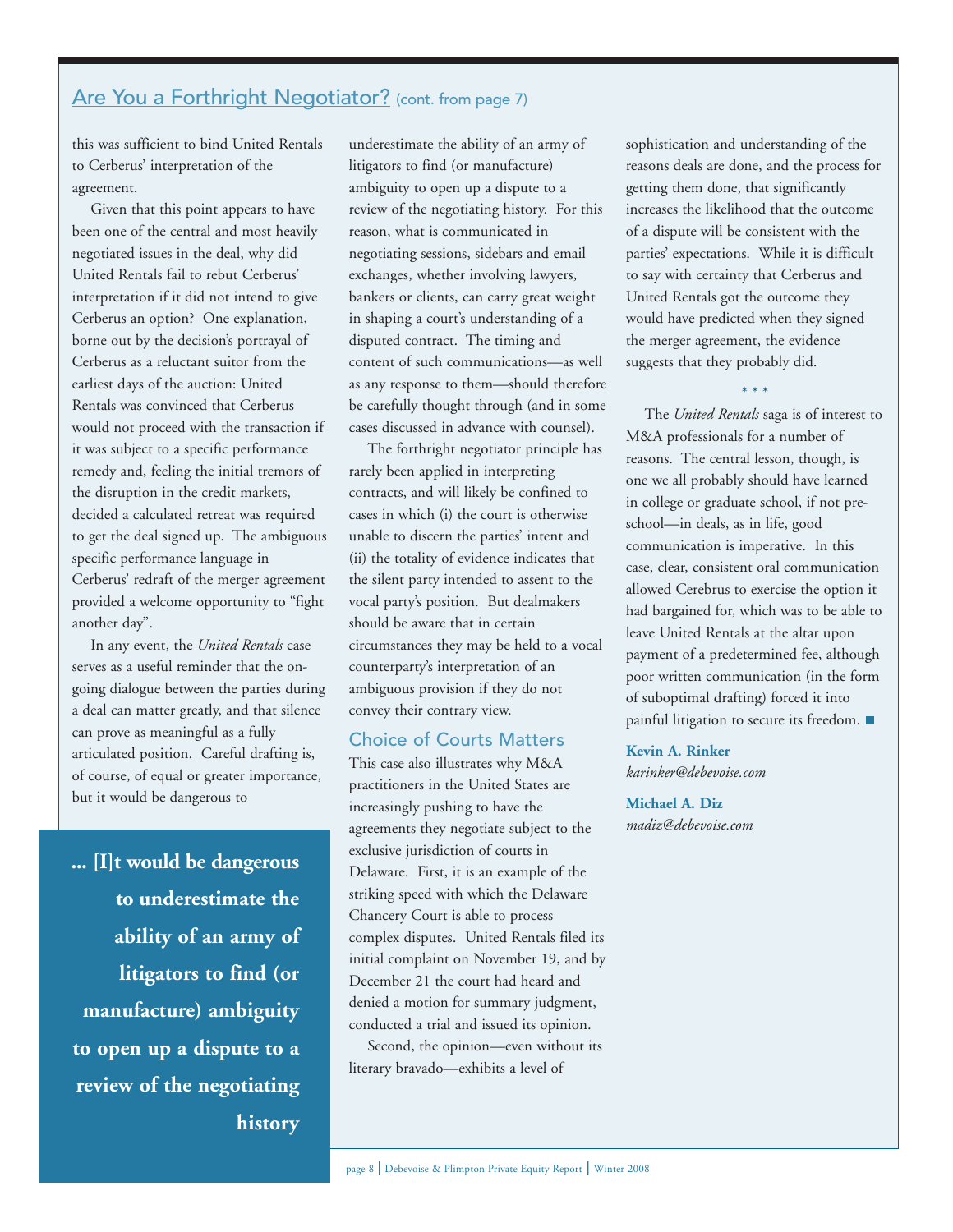# Reform of the English Financial Assistance Regime

The whitewash procedures that have been a fixture of private equity financing in the UK are about to be consigned to the history books. Forthcoming changes to English "financial assistance" rules will facilitate leveraged acquisitions of private English companies and are a welcome development for private equity sponsors and their lenders. The changes are part of the comprehensive amendment of English company law and will become effective in October 2008.

## The Current Regime

By way of background, "financial assistance" rules restrict and can, in some instances, prohibit use of the target's assets as security. The legislation as currently in effect prohibits the giving of "financial assistance" by an English company (or any of its English subsidiaries) for the acquisition of shares in such company. It also prohibits an English company (or any of its English subsidiaries) from giving "financial assistance" for the purpose of discharging a liability originally incurred to acquire shares in such company.

Financial assistance includes assistance by way of guarantee, security, indemnity or loan, and is broadly defined to include "any other financial assistance given by a company the net assets of which are thereby reduced to a material extent or which has no net assets." Accordingly, the current financial assistance regime restricts English companies from, for example, giving guarantees and security to support debt incurred to purchase shares in themselves or in their parent companies. It also restricts upstream loans made to service or repay acquisition debt.

Failure to comply with the English "financial assistance" rules can have draconian consequences, including criminal liabilities for the directors

involved and unenforceability of any guarantees, security or loans given in breach of their requirements and in some circumstances the illegal "financial assistance" may also taint connected transactions. The restrictions must therefore be carefully considered in the context of any share acquisition where the target or one of its subsidiaries is an English company, and financial assistance issues will generally arise if the target or one of its subsidiaries is giving guarantees or security or making loans to support acquisition debt.

If only private (as opposed to public) limited companies are involved, "whitewash" procedures are generally utilized to sanction otherwise illegal financial assistance so long as the assisting company has positive net assets. However, those procedures are time-consuming and complex, and their availability depends, not only on the financial position of the English companies involved, but also on the willingness of the directors and auditors of the relevant English target companies to go through the procedures and give the confirmations and declarations they require.

## The Need for Reform

When the Company Law Review Steering Group considered reforming legislation back in November 2000, it noted that the absence of financial assistance regulations in other markets, including the United States, had not been problematic. In any event, other English legislation protects against some of the abuses at which the financial assistance restrictions are aimed, including the law on directors' fiduciary duties (which law has been codified and revised by the Companies Act 2006), English insolvency legislation and legislation on market abuse.

English law financial assistance restrictions have rarely made transactions "unbankable," because the whitewash procedure is usually available or, if it is not, it is often possible to structure transactions around the restrictions. Nevertheless, they have had the following principal disadvantages:

- considerable costs are often incurred obtaining legal and accountancy advice and assistance with the implementation of the financial assistance whitewash;
- large amounts of management time can be taken up as directors of target companies carry out the financial due diligence necessary to enable them to give the formal declarations the whitewash procedure requires;
- complicated structures are often necessary to avoid financial assistance restrictions;
- if financial assistance restrictions restrict the security and guarantees that lenders can obtain or delay them from obtaining such security or guarantees, such lenders may impose increased

CONTINUED ON PAGE 10

**... [F]rom October 1, 2008, financial assistance restrictions will no longer apply where English private companies assist the acquisition of shares in their private company parents.**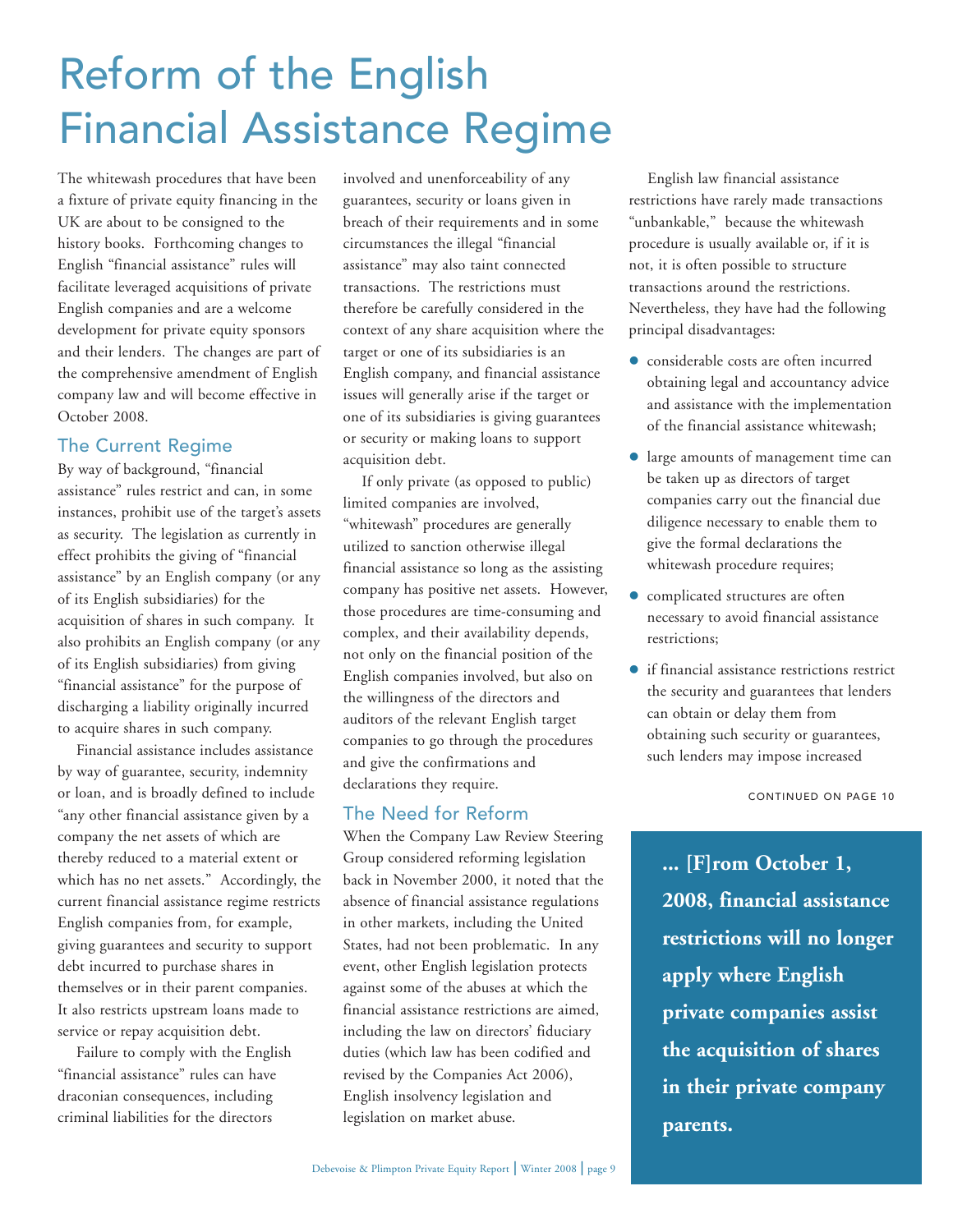## Reform of the English Financial Assistance Regime (cont. from page 9)

financing fees or interest rates to compensate them for the increased risks they are taking; and

 some transactions have had to be delayed to enable legal and accounting diligence to take place.

Given the above disadvantages, the serious consequences of breach of the prohibition and the existence of other legislation that provides some protection against the concerns designed to be addressed by the financial assistance prohibition, the financial assistance rules have long been ripe for reform.

#### Reform

The Companies Act 2006 is the largest statute ever to be enacted in the UK, a traditionally common law jurisdiction. While many of its 1,300 sections are consolidations of modifications made to the Companies Act 1985 over the last 20 years, the statute also makes a number of significant changes to English company law. Among the most notable for the private equity community is the removal of the prohibition on financial assistance for private companies (other than

**... [T]here will, as required by European law, remain a financial assistance prohibition with respect to public limited companies (which include all public limited companies or "plcs" and not just listed companies).** subsidiaries of public companies). The provisions amending the current financial assistance legislation are scheduled to come into force on October 1, 2008. Accordingly, from October 1, 2008, financial assistance restrictions will no longer apply where English private companies assist the acquisition of shares in their private company parents. This change has been almost universally welcomed by lenders and borrowers alike and should greatly simplify the legal and financial analysis in the context of most debt financed acquisitions of English private limited companies.

The new legislation makes it clear that the repeal of some of the existing financial assistance restrictions does not effectively revive common law restrictions on financial assistance and so prohibit transactions that could now be lawfully entered into under the whitewash procedure. Some have therefore speculated that lenders will require additional contractual protections to ensure that financial assistance is not given absent lender consent or without additional financial due diligence being carried out since companies giving assistance will no longer be required to go through the whitewash procedure with its attendant diligence. However, we think this unlikely given that the lack of a whitewash procedure in other jurisdictions has not led to the imposition of additional protections of this nature.

## Public Company Prohibition Remains

Under the Companies Act 2006 there will, as required by European law, remain a financial assistance prohibition with respect to public limited companies (which include all public limited companies or "plcs" and not just listed

companies). That prohibition is essentially the same as the one that currently applies to public companies and prohibits financial assistance given, by private or public companies, for the acquisition of shares in public limited companies and financial assistance given by public limited companies for the acquisition of shares in their private parent companies. As under the current regime, there is an exception to the prohibition on financial assistance if the company's principal purpose is not to give the assistance for the purpose of the acquisition or if it is given only as an incidental part of some larger purpose of the company, so long as the assistance is given in good faith in the interests of the company. However, as under the current regime, no "whitewash" procedure is available with respect to public companies.

Therefore, with respect to public to private transactions, English companies in the target group still will not be able to give financial assistance with respect to debt used to acquire shares in a public target company until such time as that public target company has been reregistered as a private company. Those versed in UK public to private transactions will recall that converting a public target to a private company requires, amongst other things, a resolution of those holding 75% of the voting stock. Accordingly, there will continue to be a delay after completion of public to privates before target group guarantees and security to support acquisition debt can be provided, although once re-registration as a private company has taken place, financial assistance can be given beginning October 1st without a whitewash procedure.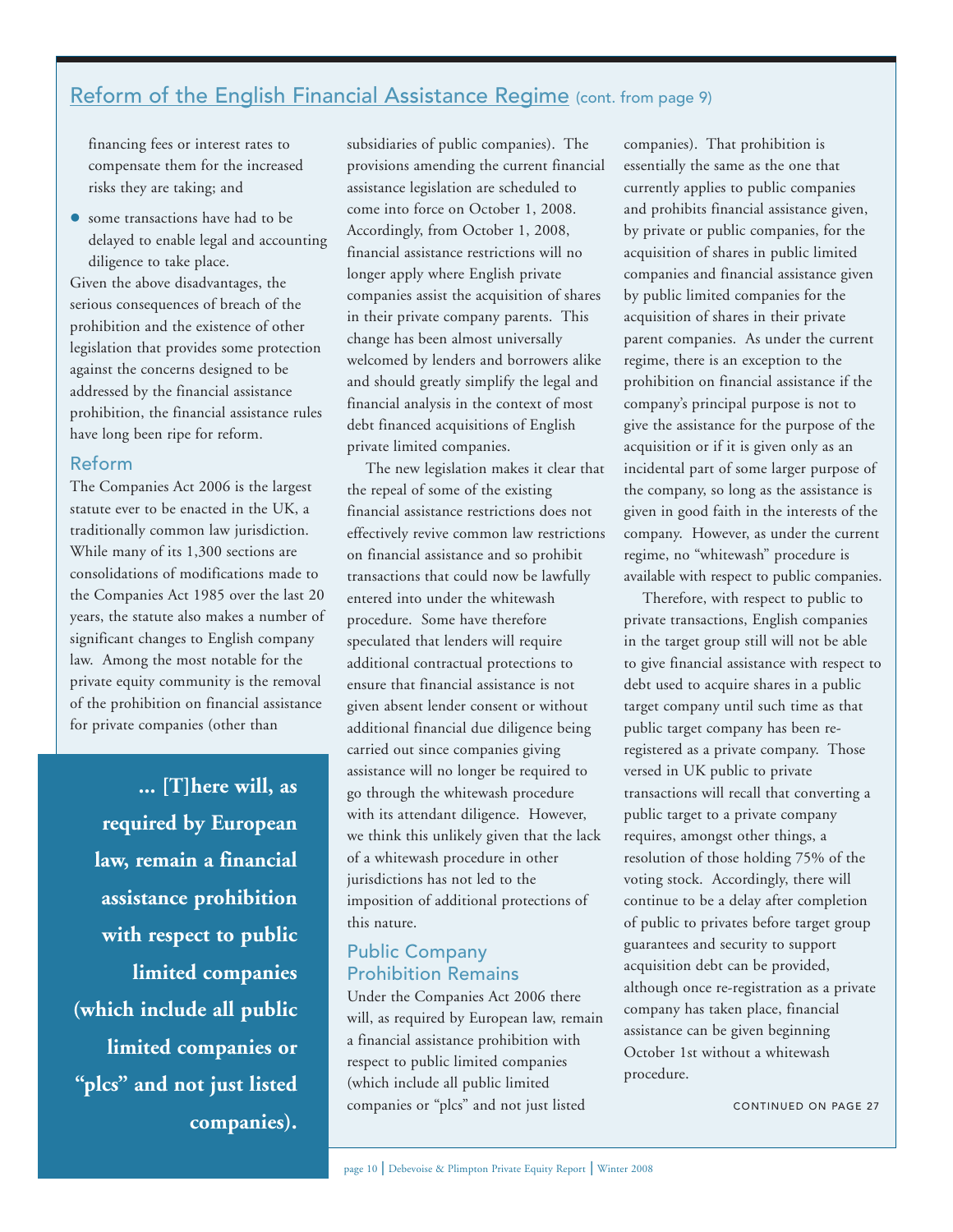# Should Your Child Take a Job in Private Equity? GUEST FEATURE

## Classified ad in The Wall Street Journal:

Help Wanted (1a): Senior private equity executive. Exciting global opportunity to join highly talented, multidisciplinary team to invest in large-scale buyouts in leading industries. Live in New York or London. First class air travel and top-flight restaurants. Savile Row tailoring a must. Meet and develop relationships with top investment bankers and chief executives. Remuneration commensurate with experience and successful performance record.

Help Wanted (1b). Senior private equity executive. High-pressure opportunity in brutally competitive environment with too much money chasing too few deals. Live anywhere since you will rarely be at home. Anticipate travel to underserved locations on regional airlines using 30-year old turboprops. Think Dunkin Donuts, Burger King, Bud Lite and Motel 6. Opportunity to meet frustrated corporate development vice presidents, to draft documents with dozens of grumpy lawyers who have not slept in a week, and to negotiate covenant packages with irritable bankers who will not be paid bonuses this year. Expect to be the whipping boy of the media for all the ills of the economy, real and imagined. Remuneration based on a roll of the dice.

*Important note: Successful applicant must expect to fill both of the above-mentioned jobs simultaneously; the first job is not available without the second*

The private equity community has had its share of challenges over the last nine months. While many were thrilled that the focus of the recent Davos World Economic Forum meetings were on sovereign wealth funds rather than private equity, others were busy attending a session entitled "What Job Should My Child Take in a Globalizing Economy." That got us to wondering: given how much the climate for private equity

investing has changed over the last two decades, is private equity still a desirable career for young people? We decided to poll a few of our friends in the industry to find out if they would recommend it to their own children.

Here is what they had to say:

## Nate C. Thorne *President*

#### *Merrill Lynch Global Private Equity*

Buying, guiding, nurturing and selling businesses is, and will continue to be, a thoroughly rewarding career. As the world's economies continue to become more and more connected and as the developing part of the world evolves into a large part of the developed world, many of the macro trends are directionally predictable. Historical, political and cultural sensitivity will become even more important for our children. Therefore, study the history of China and India, for example. Learn to speak Mandarin. But, continue to get early business training in investment banking and strategic consulting firms.

#### Colin C. Blaydon *Director*

## *Center for Private Equity and Entrepeneurship Tuck School of Business*

I believe this is a good time for young professionals to enter the private equity sector. PE has grown enormously. For the first time there are entry-level jobs with clear career paths, and while the "deal" professional is still the key position it is not the only opportunity. Today there are professional PE positions in operations, due diligence, fund raising, public relations, investor relations, risk management and human resources. These jobs require diverse backgrounds and

training. There are also attractive new opportunities in organizations that invest in and provide services to private equity. For a young person interested in PE, and our MBAs in particular, the opportunities have never been so broad, but landing these very competitive jobs still requires passion, perseverance, patience and (extensive) preparation.

## Jean Eric Salata *CEO*

## *Baring Private Equity Asia Ltd.*

I would wholeheartedly recommend that my children pursue a career in private equity, or to be more precise, Asian private equity. My kids are still young, and I have enrolled them in Chinese local school in Hong Kong rather than send them to international school; this way they will be fluent in reading, writing and speaking Chinese, which will be an essential success factor for Asian private equity investors in twenty years. I think private equity is one of the best jobs a young professional can have. Aside from having the potential to be financially rewarding over the long run, in terms of job satisfaction it puts you in direct contact with incredibly talented, entrepreneurial and successful people, and enables you to have a real, measurable impact in building a businesses. Private equity is an apprenticeship business where investment judgment and deal making nuances are learned through experience. The best way to prepare for a career in the field is to find a way to get your foot in the door of an established firm as early as possible in your career and to learn the business from the ground up.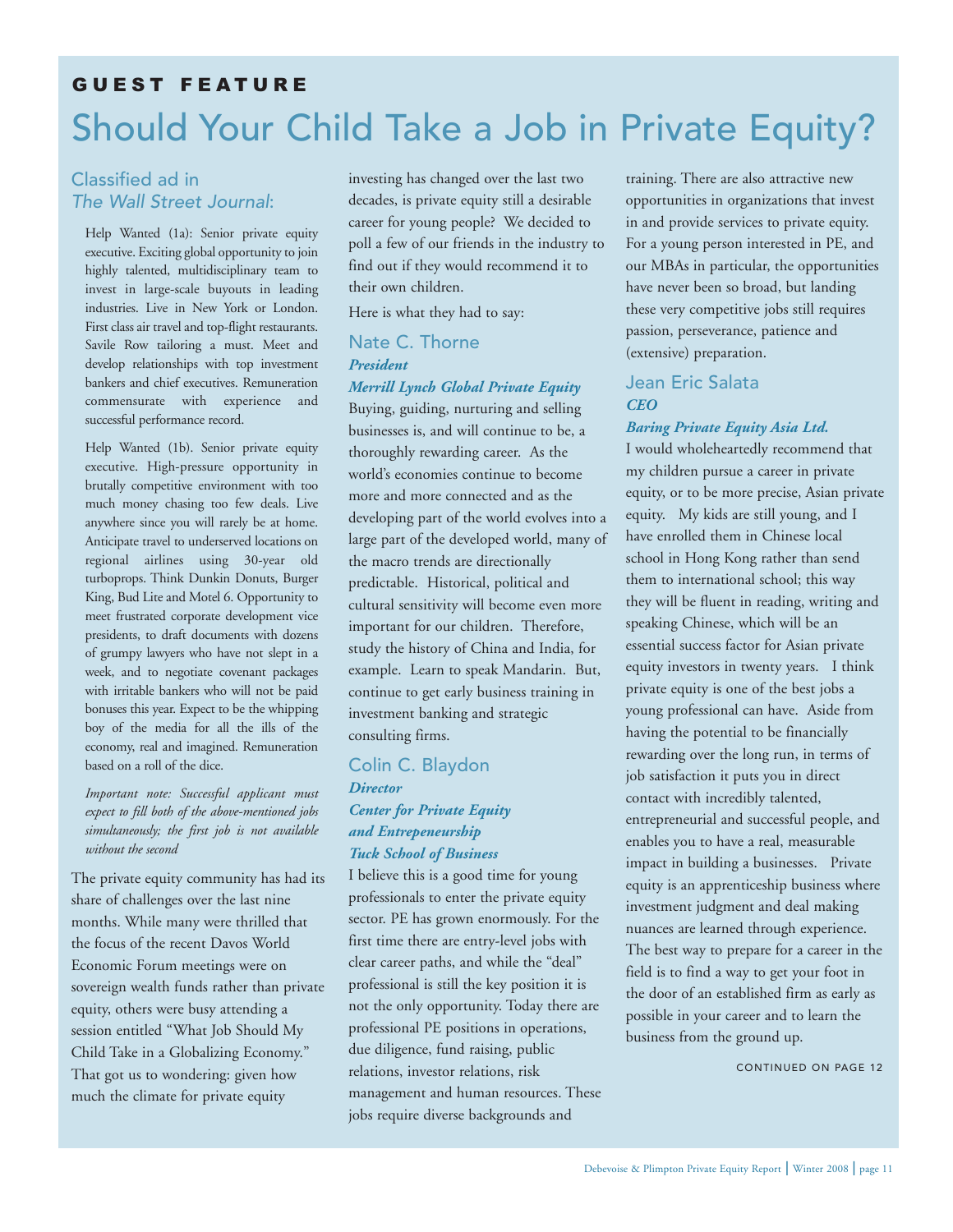## Should Your Child Take a Job in Private Equity? (cont. from page 11)

## Donald J. Gogel *President and CEO Clayton, Dubilier & Rice, Inc.*

In 1990, when I spoke to about 700 students at the Harvard Business School, I noted that the entire private industry employed only a few thousand professionals and I predicted less than 30 students in the audience would find employment with a buyout or venture capital firm. Buyout firms in that era were small, loosely organized and highly entrepreneurial. When CD&R raised its first billion dollar fund (and still had under ten professionals), it was in a group of only five firms that had such a stupendous amount of capital under management. Only a handful of investment banks (led by Drexel Burnham) were able to finance billion dollar transactions and with Drexel's fall, the LBO business went into hibernation for a few years. Our Lexmark acquisition from IBM in 1991—at \$1.5 billion— was probably the largest LBO of the year and required a consortium of non-U.S. banks and mezzanine lenders. I suggested to the students that to be great investors they might productively gain experience with "real businesses" that make, sell and finance products on a global basis. In 2007, about 17% of the graduating class at HBS joined a private equity firm. Some PE firms now employ over 500 professionals and many have offices around the world. Many firms are highly institutionalized, with internal specializations organized by industry, and they have become increasingly hierarchical. Many students joining these firms expect—with reason—that they will receive broad deal exposure for a few years, but do not expect to progress through the ranks to the senior levels of ownership and management. Joining a

private equity firm is now a legitimate career path. It often can be exciting and for the best performers it can be highly rewarding. It's a great industry to start a career, but the excitement and energy of the entrepreneurial era is gone, at least in the major developed economies. And, I still believe that real world experience away from the rarified world of private equity (and ideally with a few stints in Europe and Asia) can form an exceptional foundation for would-be private equity investors.

## Frank T. Nickell *President, CEO and Chairman Kelso & Company*

Would I recommend that my children work in private equity? Working in this field has been extremely gratifying and stimulating for me, and I would not hesitate to recommend it to my children. Obviously, this would be dependent on it being a field in which they have an interest and the requisite skills. The question of how should they prepare in an increasingly complex and global PE scene is somewhat more complex. I think that they should learn basic accounting skills (so that they can read and understand basic financial statements). They should study finance, some basic business law, and economics. Also, they need to learn to write and speak accurately and clearly. (Accurately means good grammar and use of proper vocabulary; clearly means doing so in a manner that is easily understood by the reader or listener… short, choppy sentences help to accomplish this.) In today's world, it is important to be good at not only math, probability and statistics, but also to be very facile with the computer. By the way, the disciplines listed above will prepare someone for many careers other than private equity.

## Russell W. Steenberg *Managing Director BlackRock, Inc.*

What is a good model or path for a young talented person aspiring to a career in private equity? There is no one way. However, this is my prescription. Get a great liberal arts education that teaches you to think so that you can challenge arguments and conclusions in an analytical manner. Show through work experiences a sense of entrepreneurship and the ability to take risk. Find that first job that allows you to learn about business, organizations and further trains your analytical thinking. Leverage these skills and experiences into a private equity entry-level position with a fund or a fund of funds. After four or five years go to the best business school you can get into. With this kind of background sell yourself very hard to the private equity world using every contact you have developed. The road is hard, frustrating and few succeed. But for the ones who get there, the career prospects are wonderful.

## Tom U.W. Puetter *CEO*

#### *Allianz Capital Partners*

In any career decision three fundamental factors are key in the decision process of what suits somebody best as a career:

- 1. Natural interest in the topic
- 2. Natural aptitude
- 3. Relevant skill set

The biggest mistake is to engage on a career for the wrong motive. Wrong motives may be because you seek above average compensation or because you think a particular activity is especially fashionable or carries kudos. It is important, therefore, that a career choice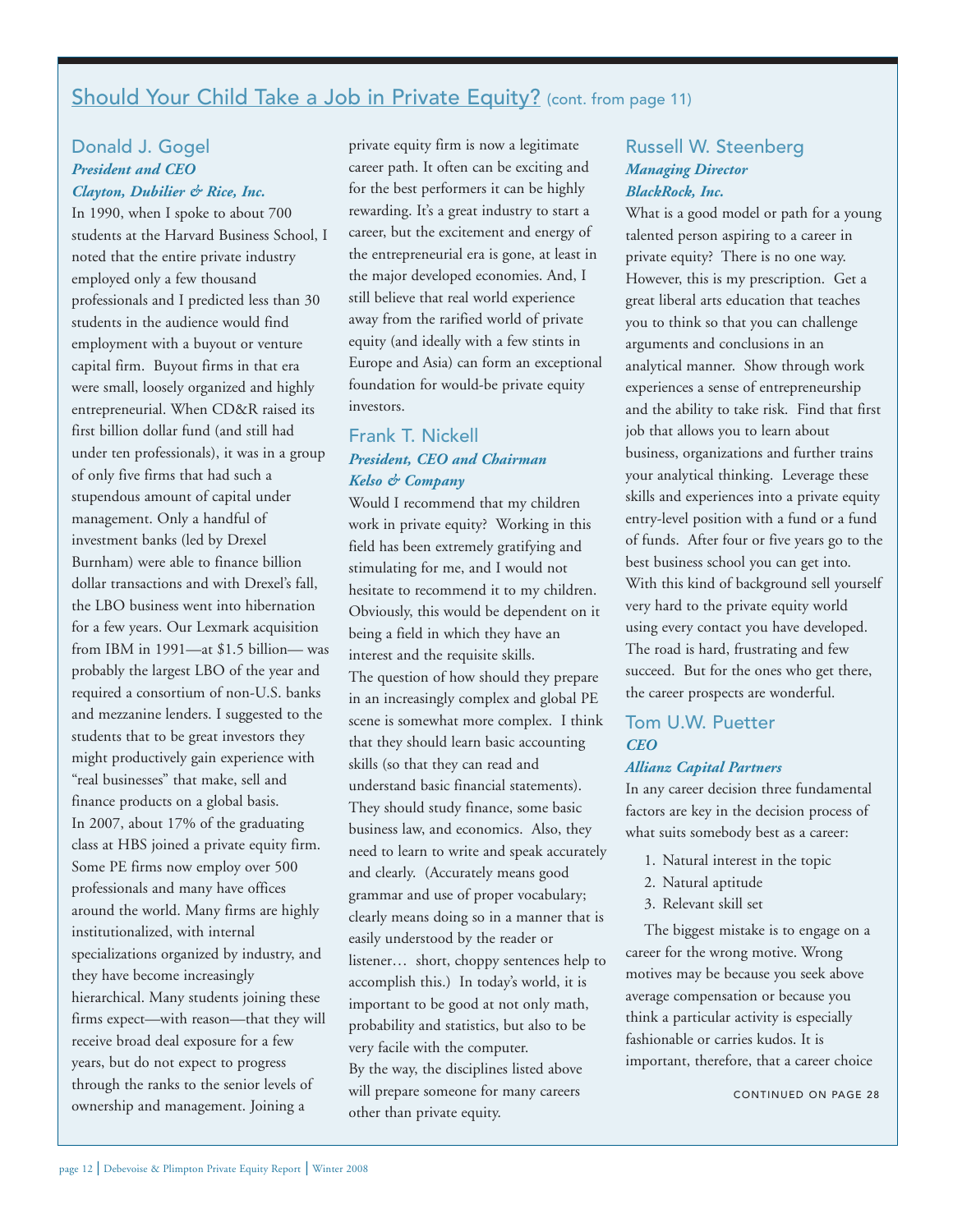## ALERT

# Euronext Launches New Private Equity Index

Yet another convergence of the public markets and private equity is in its infancy. The launch by the NYSE Euronext of an index of listed private equity vehicles on Valentine's Day 2008 is another step in the "retailization" of private equity. The NYSE Euronext's stated intention for creating the index is to raise the profile of private equity among retail investors and of its exchanges in Paris, Amsterdam and Brussels with private equity funds considering a listing.

While arguably not the ideal moment for the launch of a private equity index, any retail marketing initiative for private equity listings is welcome news to those focused on attracting retail investors to the asset class. The credit crunch and stock market volatility of recent months have combined to negatively impact the market for new listings of private equity funds. Meanwhile, the falling share prices of most listed funds have severely dampened the kind of investor enthusiasm that permitted KKR Private Equity Investors, for example, to raise \$5 billion when it listed its feeder fund on Euronext Amsterdam in early 2006.

Euronext is trying to do more than catch the eye of retail investors; it is also jockeying to attract private equity firms that are likely to go public when the markets stabilize. In 2007, Euronext's Amsterdam board managed to prevail over the London Stock Exchange in attracting a number of highprofile funds of funds equity fund launches, including the offerings by Lehman Brothers and Conversus Capital last summer. Since the UK's Financial Services Authority has recently been busy reforming its listing standards in order to better compete with Amsterdam, Euronext is obviously watching carefully. In particular, Euronext must be worried that the reforms will make it easier to list alternative investment entities on the London Stock Exchange, where liquidity tends to be higher than on the Euronext

exchanges.

Apart from serving as an opportune marketing tool for Euronext and its listed private equity vehicles, the index is designed to increase visibility of the relative performance of a number of European private equity funds. A significant number of the initial index members are in fact offshore closed-ended feeder funds set up to invest in the affiliated private equity funds managed by their parent entities. In theory, these listed funds should also constitute a relatively accurate proxy for the performance of their parents' funds (which can be difficult to benchmark because of their limited public disclosure and investment periods).

The index, which will start out solely as a benchmark index but may eventually become tradable, will initially be made up of fourteen private equity companies listed on the Euronext boards. In order to qualify for inclusion, funds will need to have a minimum market capitalization of 300 million and invest more than two-thirds of their contributions in private companies. No single fund will be permitted to account for more than 15% of the index.

Critics will undoubtedly claim that the criteria for including a private equity vehicle in the index is not appropriate. Indeed, the pool of companies included in the index are so diverse in terms of investment strategies and structure that their benchmarking value may be limited. Nonetheless, the broad definition of private equity accurately reflects the growing use of the term in Europe to include not only classic private equity funds but also a large number of vehicles with limited external fundraising and much longer investment horizons that only recently were considered familycontrolled holding companies, such as France's Eurazeo SA and Wendel Investissement SA.

In any event, the launch of the Euronext index is a positive sign that Euronext, like the London Stock Exchange, is preparing to attract listed funds when the market stabilizes and investors return to the market. There are, of course, many open questions, including how quickly market conditions will move to facilitate the access for private equity firms to the deep and permanent pool of capital that listed funds offer, how long it will take to restoke retail investors' enthusiasm in this route to investing in private equity and, most importantly, how accurately the benchmark will reflect private equity performance.

#### **Drew Dutton**

*ddutton@debevoise.com*

### **Gabriel Weiss**

*gweiss@debevoise.com*

## Funds Included in Euronext Index

- **Conversus Capital (of Conversus Asset Management LLC)**
- **AP Alternative Assets (of Apollo Management LP)**
- **Wendel Investissement SA**
- **HarbourVest Global Private Equity Ltd. (of HarbourVest Partners LLC)**
- **Eurazeo, KKR Private Equity Investors LP (of Kolberg Kravis Roberts & Co.)**
- **Lehman Brothers Private Equity Partners Ltd. (of Lehman Brothers Inc.)**
- **Hal Trust**
- **Ackermans van Haaren**
- **GIMV NV**
- **Compagnie du Bois Sauvage SA/NV RHJ International (of Ripplewood Holdings LLC)**
- **Altamir Amboise SCR (of Apax Partners SA)**
- **Financière Moncey SA (of the Rivaud group, which is controlled by Vincent Bolloré)**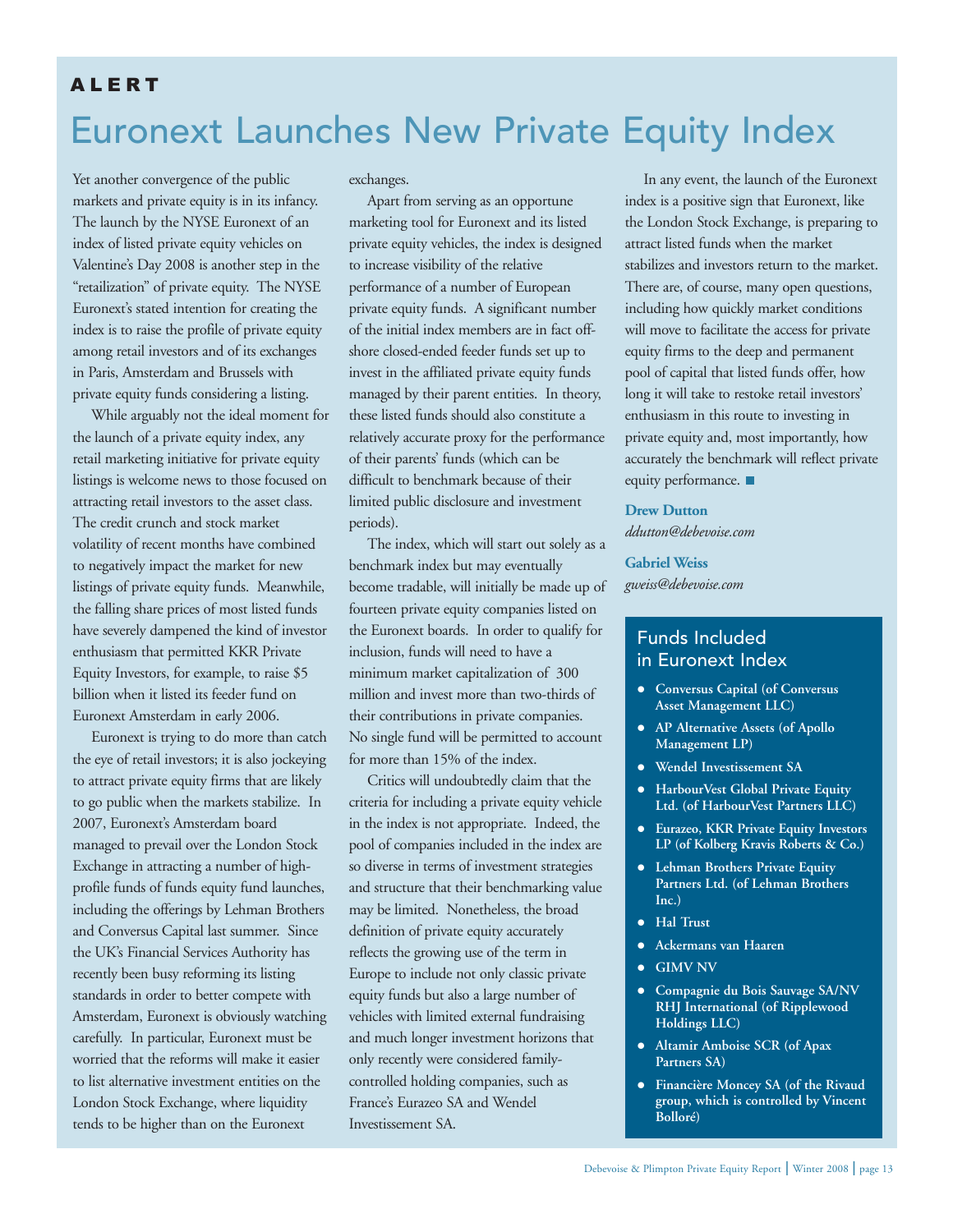# Recent and Upcoming Speaking Engagements

#### January 9

#### **Gregory V. Gooding**

Drafting Corporate Agreements 2008 *Stockholder Agreements* PLI New York Center New York

#### January 18

#### **David A. Brittenham, Co-Chair**

Private Equity Acquisition Financing Summit 2008 *Private Equity Financing Today; Dealing with Existing Public Debt* PLI New York Center

New York

#### January 18

**Gregory H. Woods, III** Private Equity Acquisition Financing Summit 2008 *Recent Developments and Trends* PLI New York Center New York

#### January 25

#### **Steven J. Slutzky**

Spinoffs: Learn the Advantages, Strategies, and Why Companies Should Do Them, Especially in a Difficult Financing Market *The Basics of Spin-offs* New York

## February 8

## **Michael P. Harrell**

Private Equity Conference *Limited Partner/Investor Panel* Stern (NYU Business School) New York

#### February 9

**Gregory V. Gooding** Drafting Corporate Agreements 2008 *Stockholder Agreements* New York

#### February 12 **Heidi A. Lawson**

Zurich International Directors and Officers Conference *Does Your Global Directors and Officers Policy Stand Up Locally?* Bloomberg News Center New York

#### February 24-27

#### **Stuart Hammer**

2008 SME Annual Meeting and Exhibit *Analyzing and Allocating Environmental Risks in Acquisitions* Salt Lake City

## February 28

**Michael J. Gillespie** Latin American and North American Regional Conference *Capital Markets/Private Equity: What Is Happening in the Private Equity Market?* Mexico City

### February 28

#### **Gregory V. Gooding** NYU Journal of Law

and Business Symposium *Private Equity's Current Challenges and Their Impact on Future Transactions* New York University School of Law New York

#### February 28 **Michael P. Harrell, Heidi A. Lawson, Robert F. Quaintance, Jr.**

*Protections Against the Enhanced Risks Faced By Alternative Asset Managers Today* Debevoise & Plimpton LLP New York

#### February 28-29 **Franci J. Blassberg**

23rd Annual Advanced ALI-ABA Course of Study on Corporate Mergers and Acquisitions *Special Problems When Acquiring Divisions and Subsidiaries and Negotiating the Acquisition of the Private Company* Scottsdale Plaza Resort Scottsdale

#### March 6-7

#### **Jonathan J. Rikoon**

ACTEC 2008 Annual Meeting *FLP/LLC Checklist and the Model LLP Operating Agreement* Boca Raton

#### March 6-7

#### **My Chi To**

The Distressed Debt Conference 2008 *Section 363 Sales in the Next Downturn* The Hilton Hotel New York

#### March 12

#### **Rebecca F. Silberstein**

Doing Deals 2008: Understanding the Nuts and Bolts of Transactional Practice *The Role of Private Equity Deals and Investment Bankers* PLI Conference Center New York

#### March 27

## **Keith J. Slattery**

Nuts and Bolts of Managing a Private Equity or Venture Capital Firm *Discussion Panelist* University Club New York

Looking for a past article? A complete article index, along with all past issues of the Debevoise & Plimpton Private Equity Report, are available in the "publications" section of the firm's website, www.debevoise.com.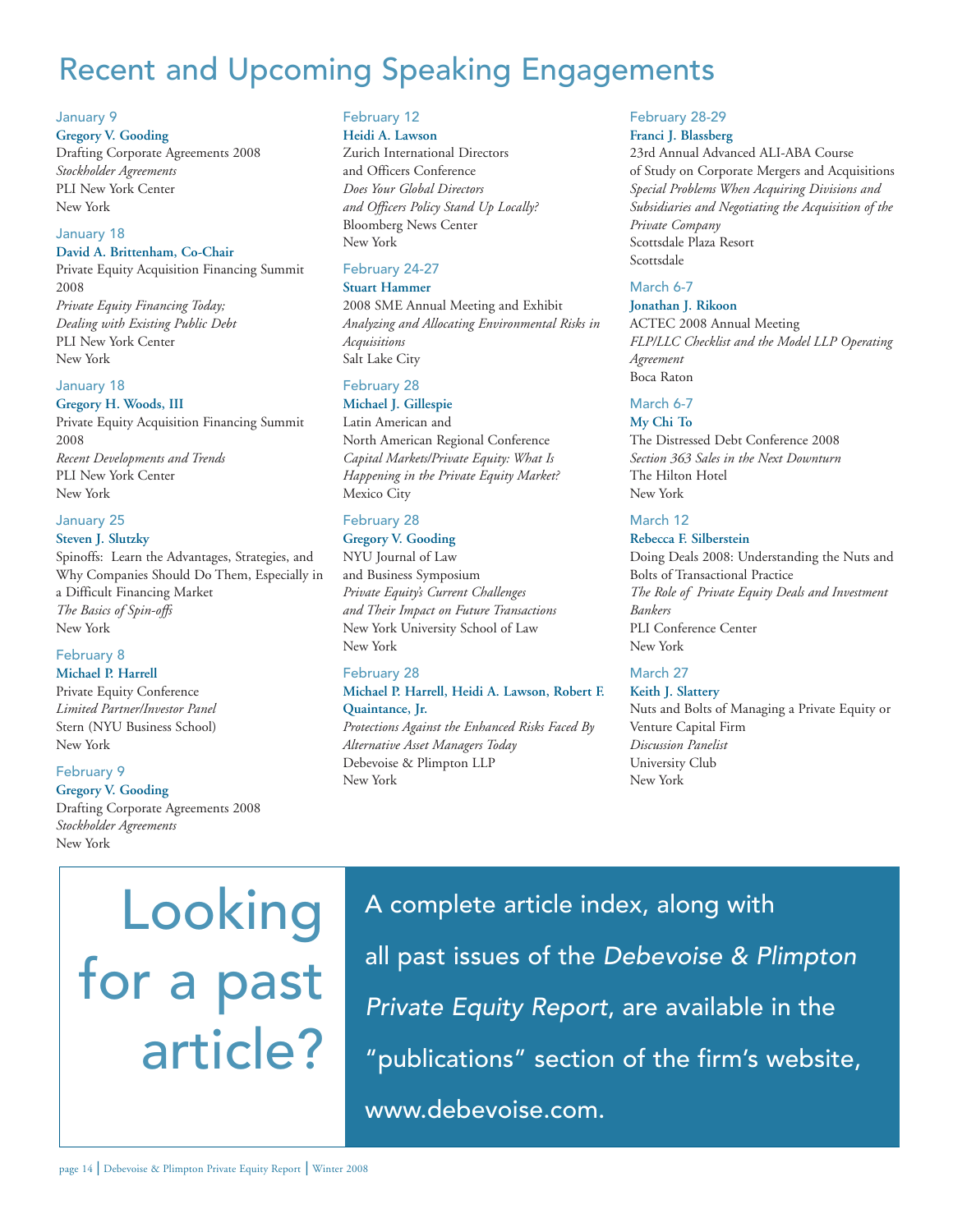# Loosening the Ties: Amendments to Rule 144 and Rule 145

In an admittedly challenging time for the private equity community, there is at least a little good news for private equity firms holding restricted securities (*i.e.*, securities acquired in transactions not involving a public offering). Rule 144, the principal source of liquidity for sales of those securities into the markets by affiliates of public issuers, including private equity investors and management, has been liberalized and should make it easier to dispose of non-registered securities of public companies. Rule 145 has also been amended in a manner which may provide enhanced liquidity to sponsors in connection with registered securities acquired in certain public company mergers.

## Overview of Rule 144 **Amendments**

The amendments to Rule 144, which became effective on February 15, 2008, shorten the holding period requirements applicable to resales of restricted securities, drawing a distinction between issuers who have been subject to the SEC's Exchange Act reporting requirements for at least 90 days before the Rule 144 sale ("reporting issuers") and nonreporting issuers. In the case of reporting issuers, the holding period is six months and, in the case of non-reporting issuers, the holding period is one year. Note that issuers who comply with the SEC's reporting requirements on a voluntary basis are considered non-reporting issuers under the amended rules. This includes many private equity portfolio companies that file with the SEC on a voluntary basis pursuant to an indenture covenant entered into in connection with a 144A offering of debt.

### *Prior Rule*

Under the prior rule, no resales of restricted securities were permitted under Rule 144 during a one-year holding period. Thereafter, affiliates and non-affiliates were permitted to sell limited amounts of

restricted securities subject to the other conditions imposed by Rule 144. After two years, non-affiliates could sell such restricted securities freely without being subject to any of the conditions of Rule 144 whereas affiliates of the issuer continued to be subject to the conditions of Rule 144, including volume limitations, adequacy of current public information, manner of sale requirements and the filing of a Form 144.

#### *New Rule—Non-Affiliates*

The amended rules continue to distinguish between non-affiliates and affiliates of the issuer. But, as noted above, the new rules also make a key distinction between SEC reporting issuers and nonreporting issuers. Now, non-affiliates who hold restricted securities of reporting issuers for a period of at least six months can make unlimited resales under the rule, subject only to the requirement that the issuer is current in its public reporting requirements. In the case of non-reporting issuers, non-affiliates are subject to a one-year holding period

during which no resales of restricted securities are permitted under Rule 144. For both reporting and non-reporting issuers, after one year, no restrictions of any kind apply under Rule 144 to sales by non-affiliates.

## *New Rule—Affiliates.*

The new rules are less liberating to affiliates. While affiliates benefit as much as non-affiliates from the shortened six-month holding period for resales of securities of reporting issuers and the one-year holding period for securities of non-reporting issuers, affiliates are not able to resell their restricted securities freely after satisfying the holding periods. Instead, after the expiration of the applicable holding period for restricted securities, affiliates must comply with the conditions of Rule 144, including volume limitations, adequacy of current public information, manner of sale requirements (for equity securities) and the filing of a Form 144.

The following chart summarizes the application of these amendments:

CONTINUED ON PAGE 16

|                                                                                 | <b>Affiliate</b>                                                                                                                                                                                                                                                                                                                      | Non-Affiliate                                                                                                                                                                                                                                                                                                                                                                   |  |
|---------------------------------------------------------------------------------|---------------------------------------------------------------------------------------------------------------------------------------------------------------------------------------------------------------------------------------------------------------------------------------------------------------------------------------|---------------------------------------------------------------------------------------------------------------------------------------------------------------------------------------------------------------------------------------------------------------------------------------------------------------------------------------------------------------------------------|--|
| Reporting<br><b>Issuers</b>                                                     | During six-month holding period<br>no resales under Rule 144 permitted.<br>After six-month holding period<br>may resell subject to all<br>Rule 144 requirements including:<br>Current public information,<br>Volume limitations,<br>Manner of sale requirements (for<br>$\bullet$<br>equity securities), and<br>Filing of Form 144    | During six-month holding period<br>no resales under Rule 144 permitted.<br>After six-month holding period but<br>before one year<br>unlimited public resales under Rule<br>144 except that the current public<br>information requirement still applies.<br>After one-year holding period<br>unlimited public resales under Rule<br>144. No additional Rule 144<br>requirements. |  |
| Non-<br><b>Reporting</b><br>Issuers,<br>including<br>Voluntary<br><b>Filers</b> | During one-year holding period<br>no resales under Rule 144 permitted.<br>After one-year period holding period<br>may resell subject to all Rule 144<br>requirements including:<br>Current public information,<br>Volume limitations,<br>Manner of sale requirements for<br>$\bullet$<br>equity securities, and<br>Filing of Form 144 | During one-year holding period<br>no resales under Rule 144 permitted.<br>After one-year period holding period<br>unlimited public resales under Rule<br>144. No additional Rule 144<br>requirements.                                                                                                                                                                           |  |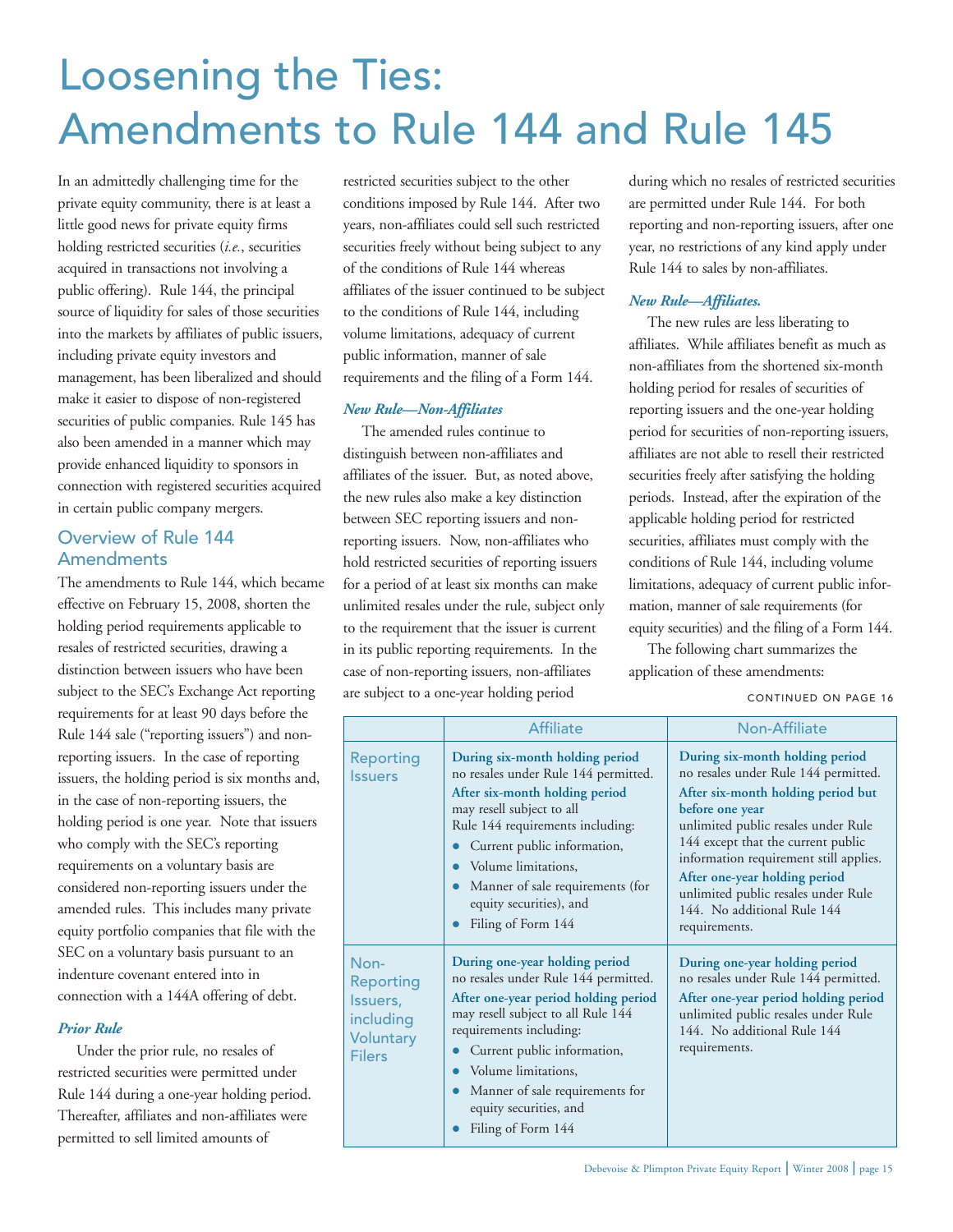## Loosening the Ties: Amendments to Rule 144 and Rule 145 (cont. from page 15)

### *Other Amendments*

The SEC also amended the manner of sale requirements for resales of equity securities of affiliates, eliminated the manner of sale requirements for resales of debt securities, increased the volume limitations for debt securities, amended the threshold requirements for filing a Form 144 and codified a number of previously issued Staff positions (*e.g*., regarding the tacking of holding periods in certain contexts).

## **Overview** of Rule 145 Amendments

Under the prior version of Rule 145, parties (other than the issuer) and affiliates of parties to certain business combinations such as mergers, that are subject to a shareholder vote, were deemed to be underwriters with respect to the securities acquired in the transaction. As a result, the acquired securities were subject to Rule 144-type restrictions on transfer. The amendments to Rule 145 eliminate this presumptive underwriter provision in Rule 145 (except in connection with transactions by shell companies other than business combination shell companies). As a result, shares acquired by non-affiliates of the issuer in a registered merger transaction can be resold without restriction under Rule 144 after the closing of the merger.

## Impact of the Amendments

#### *Rule 144A Debt Offerings*

Historically, purchasers of 144A high yield debt securities required registration rights from bond issuers. For the issuers, these registration rights have involved effecting a registered exchange offering with respect to the 144A securities within a negotiated period of time post closing (an "A/B exchange offer") and providing a resale shelf registration for specified parties who could not participate in the A/B exchange

offer. Under the Rule 144 amendments, bond holders will now be able to transfer these securities freely no later than one year after issuance (or six months after issuance if the issuer is a reporting issuer and in compliance with its Exchange Act reporting requirements). This has lead to debate about whether the current regime for registration rights in connection with high yield debt offerings will remain intact. In analyzing this issue, it is important to distinguish between the two categories of issuers: reporting and non-reporting. For reporting issuers, the new holding period of six months may well provide investors sufficient liquidity such that they will no longer need registration rights, although investors will likely require the issuer to covenant to remain current with its Exchange Act reporting for at least one year after the issuance of the applicable notes. In the private equity context, however, most bond issuers are likely to be non-reporting issuers since these types of bonds typically are issued by a private company as part of the acquisition financing. In these cases, the holding period will be one-year, not sixmonths. Some have suggested that the one year holding period is also short enough to obviate the need for registration rights, and that the 144A debt market will evolve to a private, or 144A, for life regime. However, some investors are likely to see significant benefits from registration beyond enhanced liquidity, such as requiring the bond issuer to become subject to SEC Exchange Act reporting and applicable Sarbanes-Oxley requirements, and SEC oversight. For these reasons, A/B exchanges and resale shelf registration requirements will likely continue to be important to bond purchasers in many deals.

#### *Equity Registration Rights Agreements*

In most leveraged buyouts, the sponsor and management stockholders of the

portfolio company enter into a registration rights agreement providing the sponsor and management with registration rights following, and in some cases in connection with, an IPO of the portfolio company. The amendments to Rule 144 raise the question of whether, given the accelerated liquidity (90 days post-IPO if the management stockholder has held the shares for six months and the Company is in Exchange Act reporting compliance), it makes sense to continue to provide nonaffiliate management stockholders with contractual registration rights, particularly given the administrative cost to the sponsor/issuer of providing such rights.

In some cases, the new rules may enable sponsors not to provide contractual registration rights to non-affiliate management stockholders. Still, there are several reasons why nonaffiliate management stockholders may continue to request and receive registration rights in many deals. First, bifurcating members of management based on their affiliate status could create unnecessary issues among members of a management team which the sponsor might prefer to avoid, particularly during the delicate negotiation associated with cutting a management equity deal. Second, the non-affiliated management stockholders may desire the marketing and pricing benefits offered by an underwritten registered offering, as compared with a sale under Rule 144, notwithstanding the associated underwriter discount. What's more, some sponsors may prefer to have non-affiliate management stockholders sign a registration rights agreement for their own reasons. For instance, by providing registration rights to all members of the management team, the sponsor readily obtains holdback protection from the entire management team, something that they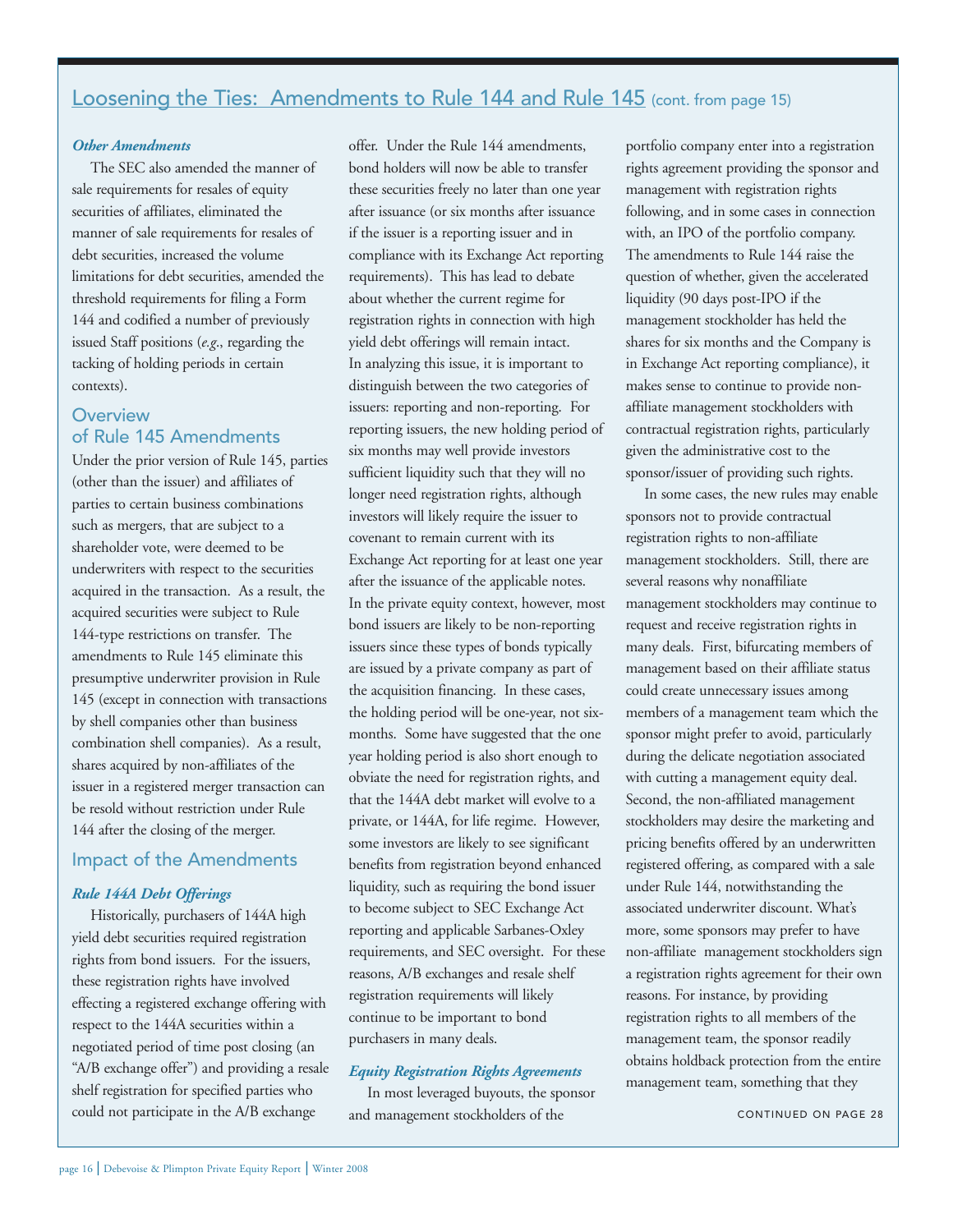# Walker Report Stalls Treasury Regulation of UK Private Equity—But for How Long?

Large segments of the UK private equity industry have embraced voluntary disclosure guidelines recently adopted by the British Venture Capital Association (BVCA) that it is hoped will forestall possibly more stringent government regulation of the industry.

In March 2007, in response to increased public scrutiny of private equity ownership and "take private" transactions, the UK Treasury Committee announced that it was initiating an inquiry into private equity with transparency in financial markets as a primary theme. To preempt the Treasury action, the BVCA and a group of private equity firms engaged Sir David Walker, a Senior Advisor at Morgan Stanley International, former Executive Director of the Bank of England and a widely respected member of the English financial community, to undertake an independent review of transparency and disclosure in private equity with a view to developing voluntary guidelines for private equity firms and their large portfolio companies. The Walker Report (strictly, the "Final Guidelines for Disclosure and Transparency in Private Equity") was published in December and after its adoption by the BVCA quickly captured many prominent UK private equity adherents.

## Which firms and companies are affected?

The Walker Report does not cover all private equity transactions in the UK. The guidelines apply to certain private equity firms ("Private Equity Firms") and to certain companies with significant operations in the UK ("Portfolio Companies"):

 **Private Equity Firms:** These are private equity firms authorized by the UK Financial Services Authority ("FSA")

which manage or advise one or more funds that either own or control (or have a designated capability to engage in investment activity in the future that might result in their owning or controlling) Portfolio Companies.

 **Portfolio Companies:** These are companies that have more than 1,000 full-time equivalent UK employees; generate more than 50% of their revenue in the UK; were acquired by one or more private equity firms through a public to private transaction or a secondary or other non-market transaction; and have an enterprise value in excess of £500 million at the time of acquisition (or in the case of a company acquired through a take private transaction, £300 million in market capitalization and acquisition premium).

What is not completely clear from the report is whether the guidelines are to apply to all companies satisfying the above criteria held by private equity funds or only those held by private equity funds that are managed or advised by Private Equity Firms. This distinction may have little significance in practice as we suspect most private equity funds that have the capacity to acquire large UK companies to which the guidelines apply are likely to be advised by or managed by a private equity firm which is authorized by the FSA.

## Compliance Mentality

The Walker Report contemplates a "comply or explain" approach to the detailed guidelines. It also makes specific recommendations to the BVCA on how it should improve its operations and better represent buyout firms.

## Reporting Guidelines: Private Equity Firms

Private Equity Firms are supposed to

publish, either in the form of an annual review (within four months of their yearend) or through regular updating of their websites, a description of their own structure and investment approach and of the large UK companies in their portfolios, an indication of the leadership of the firm in the UK and confirmation that arrangements are in place to deal with conflicts of interest; a commitment to conform to the guidelines on a comply or explain basis; and a categorization of their limited partners by geography and by type. They should also commit to following the International Private Equity and Venture Capital Valuation Guidelines and other relevant guidelines. At a time of strategic change in respect of a Portfolio Company, for example, when the Portfolio Company is rolling out a new strategic initiative which could involve downsizing or expansion, the Private Equity Firm is to ensure timely and effective communication with employees, either directly or through the portfolio company, as soon as confidentiality constraints are no longer applicable.

CONTINUED ON PAGE 18

**The question is whether the Walker Report goes far enough in providing a transparency regime for private equity firms and their portfolio companies to assuage the regulatory impulses of Gordon Brown's government.**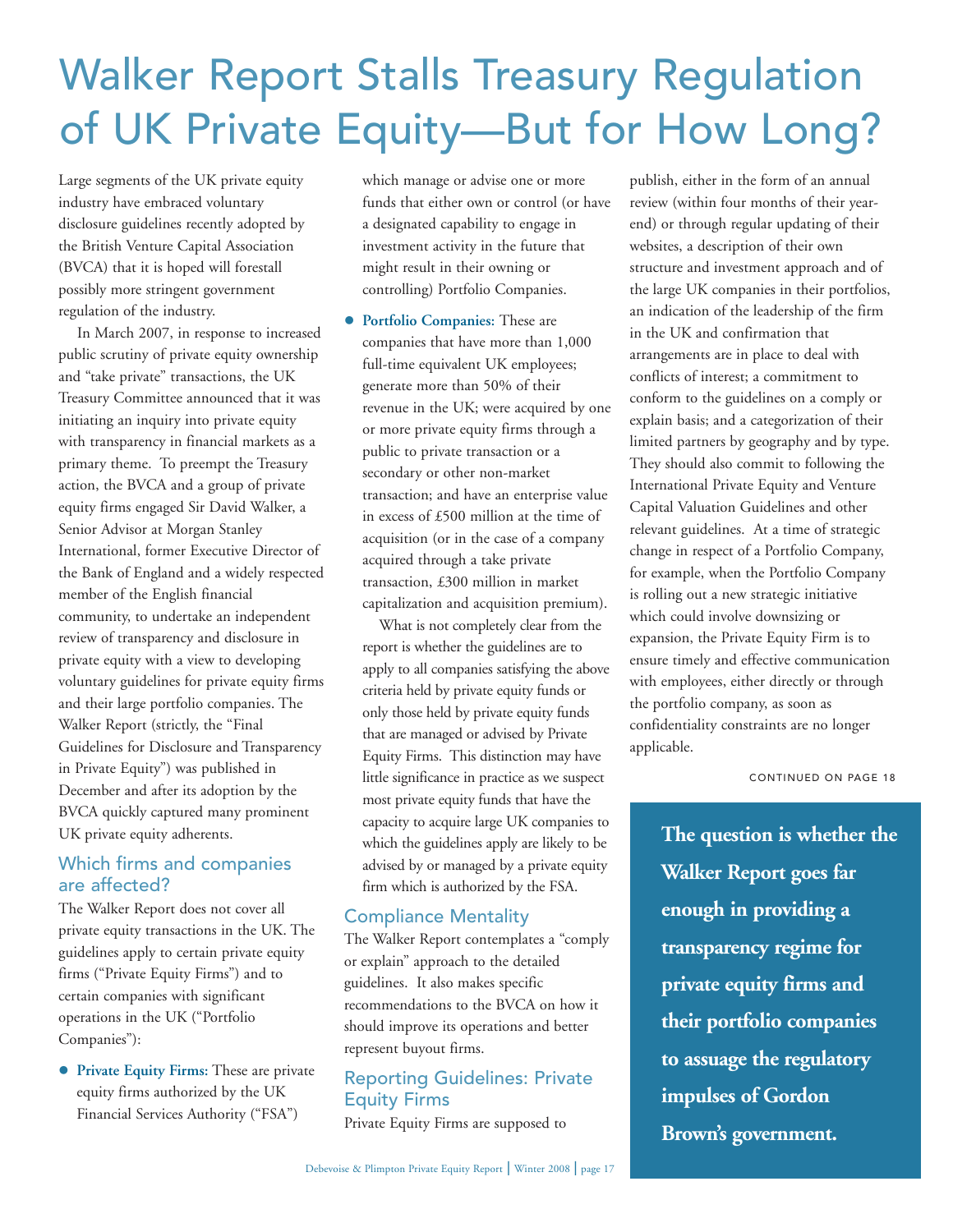# Walker Report Stalls Treasury Regulation of UK Private Equity (cont. from page 17)

## Reporting Guidelines: Portfolio Companies

The voluntary reporting guidelines also provide for Portfolio Companies to publish their annual report and accounts on their website within six months of their year-end. Such reports are to include:

- $\bullet$  the identity of the private equity fund or funds that own the Portfolio Company;
- the senior managers or advisers who have oversight of the fund or funds;
- detail on the composition of the Portfolio Company's board;
- a business review that substantially conforms to the director's business review report contemplated under section 417 of the UK Companies Act 2006 for quoted companies, which calls for, among other things, a fair review of the company's business and risks, and the uncertainties facing the company and an indication of the main trends and factors likely to affect the future development, performance, and position of the company's business, including information on the company's employees, environmental matters, and social and community issues; and
- a financial review to cover risk management objectives and policies in the light of the principal financial risks and uncertainties facing the company, including those relating to leverage.

In addition, the reporting guidelines require that Portfolio Companies publish a summary mid-year update no later than three months after mid-year giving a brief account of major developments in the company and provide data to the BVCA in support of its enlarged role in the

gathering and aggregation of data and associated economic impact analysis.

The guidelines thus mandate substantially greater public disclosure for included private portfolio companies than historically has been the norm for private companies in the UK.

#### Private Equity Participation

The Walker Report, which contains opt out provisions for private equity firms that would be put at a competitive disadvantage by complying, has been compared to the UK combined code of corporate governance for public companies (the "best practice" governance principles which larger UK-listed companies are required to give effect to on a "comply or explain" basis). To date, 26 firms, including some of the biggest names in the industry, have signed onto the Walker Report guidelines. These are 3i Group plc, AAC Capital Partners, Advent International plc, Apax Partners, Bain Capital Ltd., BC Partners, Blackstone Group International Ltd., Bridgepoint, Candover, The Carlyle Group, CCMP, Charterhouse Capital Partners LLP, Cinven, Clayton Dubilier & Rice Ltd, Close Brothers Private Equity LLP, CVC Capital Partners, Doughty Hanson & Co. Ltd., Duke Street Capital, KKR & Co. Ltd., Montagu Private Equity LLP, Permira Advisers LLP, Providence Equity LLP, Terra Firma Capital Partners Limited, TPG Capital LLP, Vision Capital Ltd. and Warburg Pincus.

## High-Powered BVCA Committee Formed

On February 12, 2008, the BVCA formed the "Guideline Monitoring and Review Group" to oversee compliance with the disclosure regime and keep the guidelines under review. The body comprises three members independent of the private

equity industry (Sir Michael Rake, chairman of BT Group plc, as chairman; Alan Thompson, former group finance director of Smith Group; and Jeannie Drake, retiring deputy general secretary of the Communications Workers Union) and two members from the private equity industry (The Carlyle Group's Robert Easton and The Blackstone Group's David Blitzer). Thus, it is majority independent.

## Treasury Reaction Wild Card

The Treasury Committee resumed work after halting pending the outcome of the Walker review. It is not clear whether it will be satisfied with the self-regulatory approach promoted by the BVCA or whether the Treasury Committee will recommend changes to UK corporate regulations. However, the Committee Chairman, John McFall's comment that the Walker Report is a "whitewash" and a "wimpish" finale suggests the committee's view may be less than positive and that government regulation of UK private equity could still be possible. A recent proposal to tax foreigners in the UK shows that the UK government is not afraid to introduce measures which critics argue would turn back the clock on the pro-market approach of recent governments that has been critical to London's emergence as the financial center of Europe. The question is whether the Walker Report goes far enough in providing a transparency regime for private equity firms and their portfolio companies to assuage the regulatory impulses of Gordon Brown's government.

**Anthony McWhirter** *amcwhirter@debevoise.com*

#### **Matthew Griffin**

*mgriffin@debevoise.com*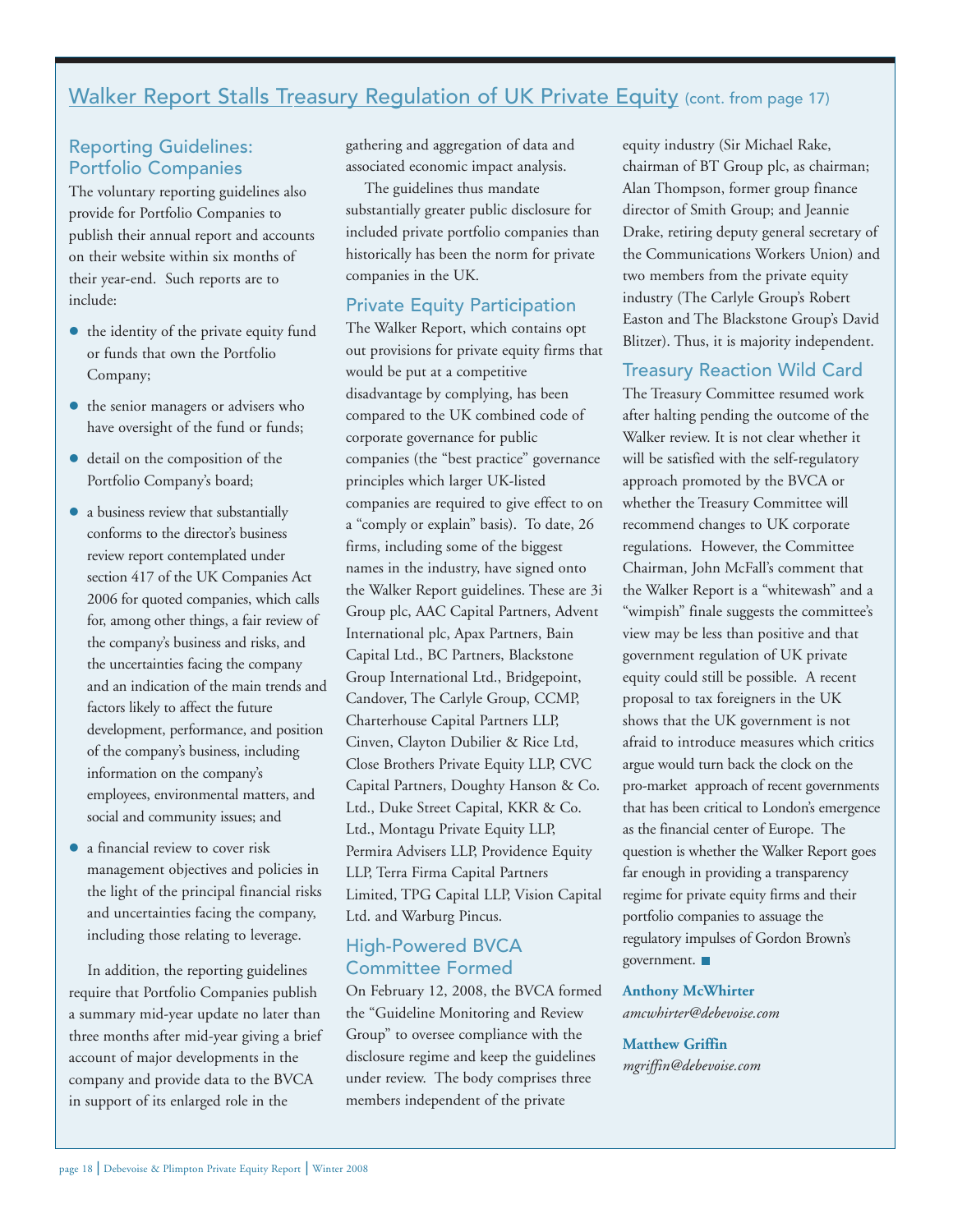# U.S. Supreme Court Significantly Restricts Secondary Actor Liability Under Section 10(b) ALERT

On January 15, 2008, the Supreme Court issued its much anticipated decision in *Stoneridge Investment Partners, LLC v. Scientific-Atlanta, Inc.*, No. 06 43, \_\_, 2008 U.S. LEXIS 1091 (U.S. January 15, 2009). The decision continues the court's recent pro-business securities law jurisprudence, drawing a clear, defense-friendly boundary on the private liability of "secondary actors"—*e.g.*, business partners, banks, consultants – under Section 10(b) of the Securities Exchange Act of 1934.

The decision all but closes the door on the plaintiffs bar's recent attempts to stretch the limits of "scheme liability" to reach the conduct of entities who do business with an issuer accused of fraud but make no statement to investors and are under no duty to speak. It thus provides an important defense for a private equity firm against a Section 10(b) claim predicated on allegations that it was involved behind the scenes in a scheme to defraud investors. In *Stoneridge*, the Court considered whether secondary actors Scientific-Atlanta and Motorola, who were suppliers and later customers of cable company Charter Communications, Inc., could be held liable to Charter's investors based on their alleged role in a scheme to artificially inflate Charter's financial statements. In an opinion written by Justice Kennedy for a 5- 3 majority, the Court refused to extend Section 10(b) liability to cover Scientific-Atlanta's and Motorola's conduct because investors had not *relied on* that conduct in purchasing Charter securities.

The Court's opinion effectively immunizes from private Section 10(b) liability mere "silent business partners" of companies alleged to have prepared false financial statements. It remains to be seen,

however, how lower courts will interpret Stoneridge in cases where the conduct of secondary actors is not silent, for instance where it is explicitly referenced in a company's public filings. Moreover, note that private equity firms that hold controlling stakes in public companies are still subject to control person claims under Section 20(a) of the Securities Exchange Act of 1934.

## The Stoneridge Claim

In *Stoneridge*, plaintiffs sued Scientific-Atlanta and Motorola for engaging in a series of transactions with Charter that allegedly were designed to artificially inflate Charter's earnings. Plaintiffs alleged a series of carefully crafted agreements in which Charter overpaid Scientific-Atlanta and Motorola for digital cable boxes, only to have Scientific-Atlanta and Motorola return the overpayment by purchasing advertising from Charter. These transactions purportedly allowed Charter to dupe its auditor into approving financial statements that falsely portrayed Charter as meeting its revenue and cash flow projections. Motorola's and Scientific-Atlanta's roles in these transactions, however, were not described or identified in Charter's public filings.

The district court granted Scientific-Atlanta's and Motorola's motion to dismiss, and the Court of Appeals for the Eighth Circuit affirmed, reasoning that neither Scientific-Atlanta nor Motorola was alleged to have made a misstatement relied on by investors or to have violated a duty to disclose. The Supreme Court granted *certiorari* to resolve a conflict among the Courts of Appeals as to when, if at all, investors may recover from secondary actors who neither make public statements nor

violate a duty to disclose, but participate in an alleged *scheme* to violate § 10(b)—the so-called "scheme liability" theory.

Before the Supreme Court, plaintiffs argued that Scientific-Atlanta and Motorola should be held liable under Section 10(b) because they knew or recklessly disregarded that Charter intended to use their transactions to inflate its revenues in financial statements upon which investors would rely. In response, defendants argued that plaintiffs' scheme liability theory amounted to nothing more than a species of the "aiding and abetting" liability foreclosed in private actions by the Supreme Court's decision in *Central Bank of Denver, N.S. v. First Interstate Bank of Denver, N.A. Central Bank*, however, left open the possibility that secondary actors could be liable under Section 10(b) if plaintiffs could establish each of the claim's requisite elements.

## The Supreme Court's Decision

The Supreme Court affirmed the Eighth Circuit's decision in favor of Scientific-Atlanta and Motorola, but cautioned that it would be wrong to read its decision as requiring a specific statement by the secondary actor for the imposition of Section 10(b) liability. Rather, the *Stoneridge* Court grounded its decision in plaintiffs' failure to allege facts showing that investors had *relied on* Scientific-Atlanta's and Motorola's allegedly deceptive transactions with Charter.

Reliance, of course, is one of the elements plaintiffs must satisfy under any Section 10(b) claim. In the secondary-actor context, *Stoneridge* makes clear that plaintiffs cannot benefit from the presumption of reliance based on the "fraud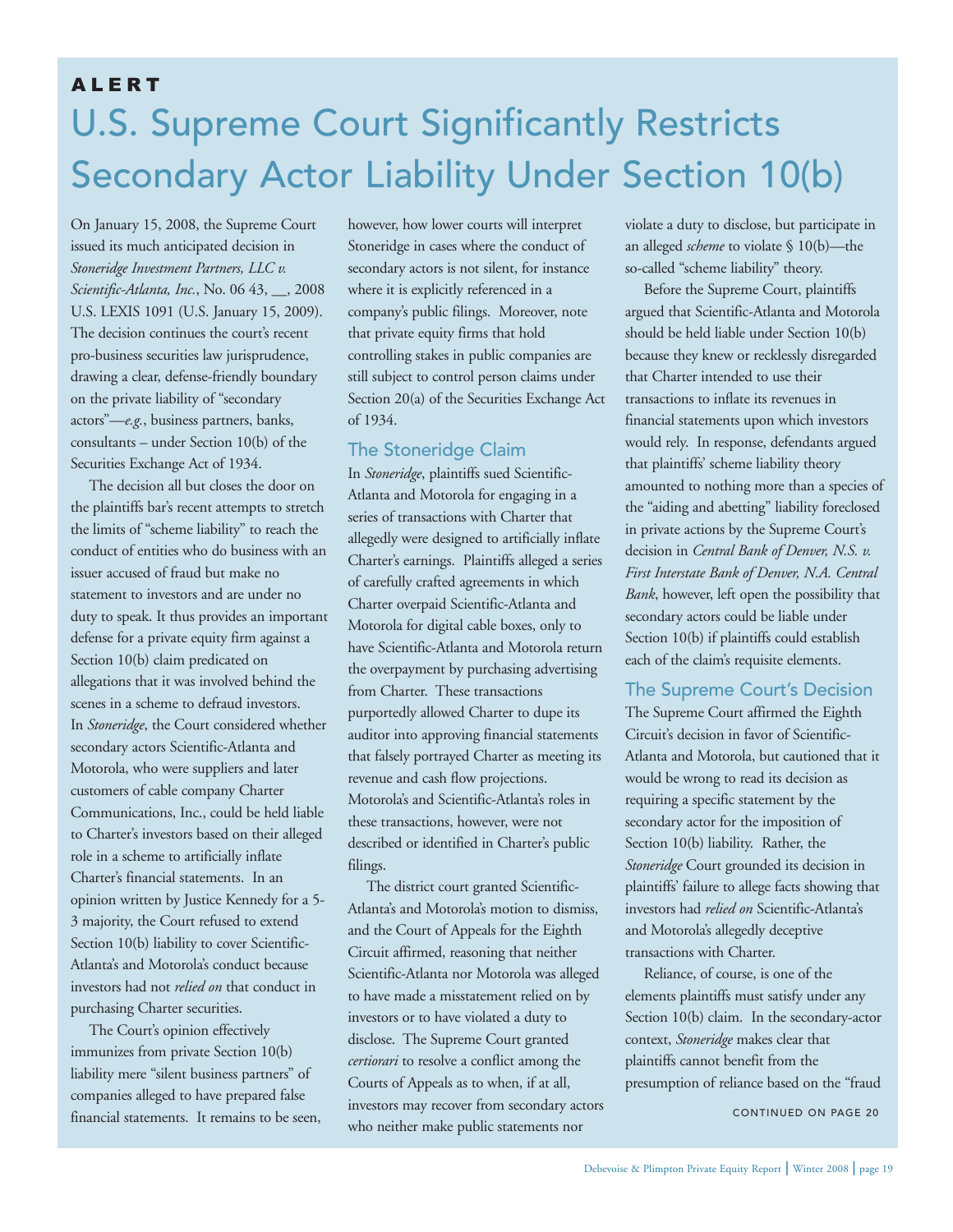# Supreme Court Significantly Restricts Secondary Actor Liability (cont. from page 19)

on the market theory" unless the secondary actor's acts or statements are somehow made public, and thereafter immediately incorporated into the primary violator's security prices through the operation of the efficient market. Because Scientific-Atlanta's and Motorola's allegedly deceptive conduct was never made public, that conduct could not have been relied on by investors purchasing Charter's securities.

(The majority's opinion, however, suggests it is grounded not just in the nonpublic nature of Scientific-Atlanta's and Motorola's conduct, but also in the lack of proximity of that conduct to plaintiffs' alleged harm. The Court noted that "reliance is tied to causation, leading to the inquiry whether [the secondary actors'] acts were immediate or remote to the injury." The causal chain alleged by plaintiffs—that but for Scientific-Atlanta and Motorola's deceptive acts, Charter would not have been able to dupe its auditor or present financial statements misrepresenting the true state of Charter's affairs—was too remote for the majority to accept. The majority concluded that it was "Charter, not respondents [*i.e.*, Scientific-Atlanta or Motorola], that misled its auditor and filed fraudulent financial statements; nothing respondents did made it necessary or inevitable for Charter to record the transactions as it did.")

In an important postscript to the *Stoneridge* decision, on January 22 the Supreme Court refused to review the Fifth Circuit's decision in *Regents of the University of California v. Merrill Lynch*, which blocked securities fraud claims brought by Enron, Inc. shareholders against three major investment banks. The Supreme Court's decision to let the Fifth Circuit's Enron decision stand supports the proposition that the *Stoneridge* decision applies to an issuer's financial service providers who, like private equity firms, typically do not speak to the market on behalf of the issuer.

## Implications of Stoneridge

There is no doubt that the Supreme Court's decision in *Stoneridge* severely undercuts the theory on which a growing number of "scheme liability" cases have been premised and deals yet another blow to plaintiffs in private securities fraud actions. In denying plaintiffs the presumption of reliance with respect to the undisclosed conduct of secondary actors, such as business partners, bankers, lawyers, and consultants, the Court significantly narrowed plaintiffs' potential avenues for recovery from those entities.

For private equity firms and their portfolio companies, *Stoneridge* is certainly useful in defending against Section 10(b) claims based on allegations that the fund or portfolio company (in its ordinary business dealings with a public company) was involved behind the scenes in a scheme to defraud investors. It is important to note, however, that the Court did not entirely foreclose the possibility of private Section 10(b) actions against private equity funds and other secondary actors. Plaintiffs may still bring Section 10(b) claims against secondary actors who violate Section 10(b) directly, as opposed to as part of a scheme, provided plaintiffs can establish all the elements of a Section 10(b) claim, including reliance—which, after *Stoneridge*, requires plaintiffs to show that the allegedly deceptive conduct is made public and thereby incorporated into the company's stock price.

Moreover, it is not completely clear whether *Stoneridge* will preclude actions against secondary actors whose conduct is explicitly referenced in the issuer's financial statements. Lower courts will be left to sort out the implications of *Stoneridge* for claims against secondary actors whose transactions or conduct is highlighted in company filings, but who (like Scientific-Atlanta and Motorola) do not make the ultimate decision to report those transactions in

allegedly misleading company financial statements. This could be significant for private equity funds if their conduct or actions are highlighted in the issuer's public filings and therefore, arguably, are proximate enough to the investors' damages to fall outside the confines of *Stoneridge*. We note though that the actions of a private equity firm in its capacity as a control investor of an issuer are not typically described in any depth in the public filings of the portfolio company.

Perhaps most significant for private equity funds, which typically hold board seats and a greater than 10 percent stake in their public portfolio companies —key indicia of control under the securities laws—the *Stoneridge* decision does *not* affect the threat of possible private actions against private equity funds and their principals based on what is commonly referred to as "control person" or Section 20(a) claims. Unlike scheme liability claims under Section 10(b), these claims are based on the theory that the primary violator (*i.e.*, the portfolio company issuer or its officers/directors) is in effect controlled by the fund and, therefore, that the control person is vicariously liable for the primary actor's conduct.

Private equity funds should also take note that *Stoneridge* does not affect other possible enforcement mechanisms, including criminal penalties, civil enforcement by the SEC, state laws permitting restitution from aiders and abettors, and private rights of action against lawyers, accountants and underwriters in direct or derivative litigation under professional liability and fiduciary theories.

**Jonathan R. Tuttle**  *jrtuttle@debevoise.com*

**Ada Fernandez Johnson**  *afjohnson@debevoise.com*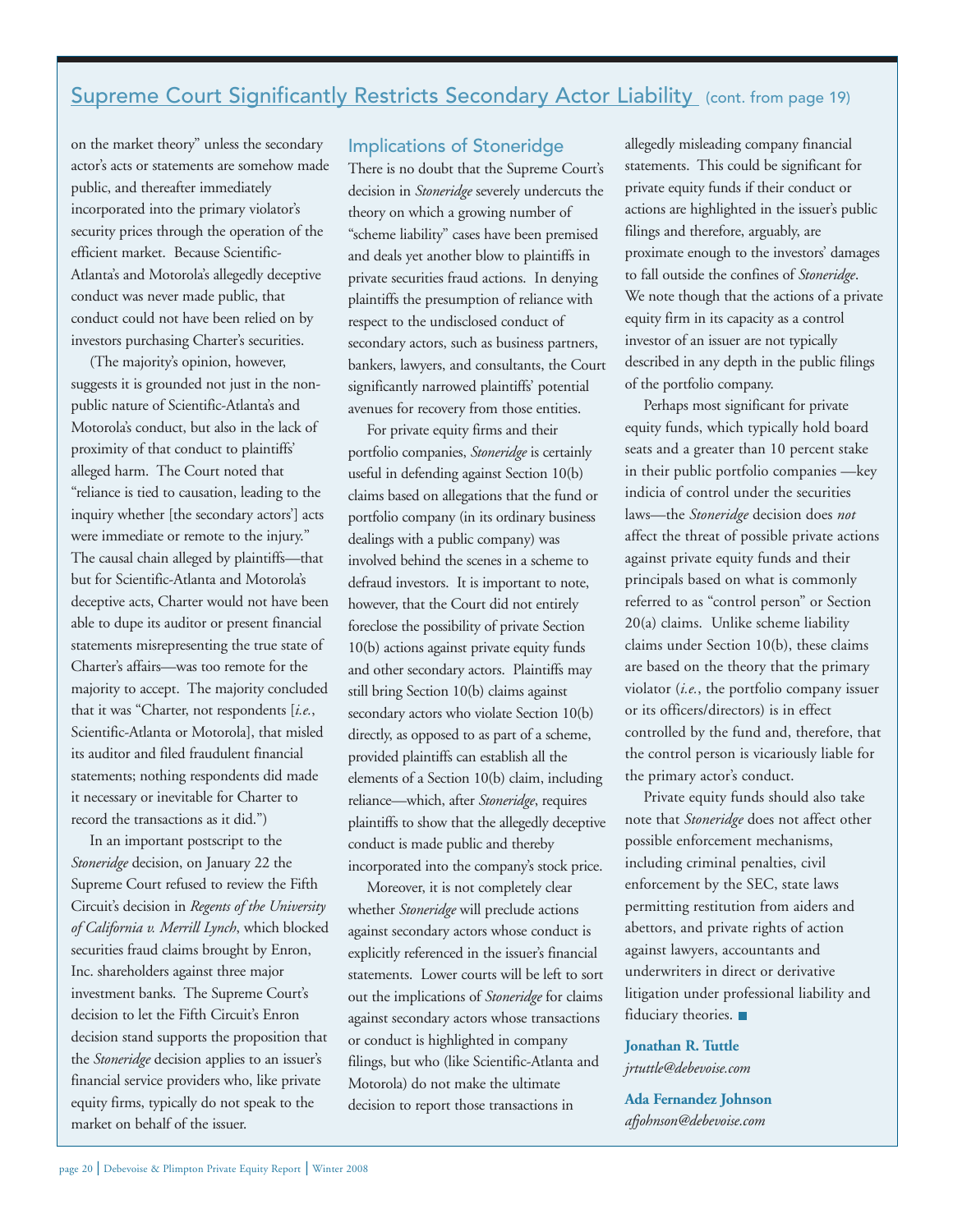# Life Insurance "Embedded Value" Transactions Present PE Firms with an Efficient Opportunity to Invest in Life Insurance Cash Flows

Although private equity firms in the United States have shown increased interest in recent years in investments in financial institutions, specific interest in life insurance companies has remained muted, in part because of the capital intensive nature of the life insurance business. The profits that emerge from blocks of life insurance business have provided a steady rate of return to investors in publicly traded life insurance companies, but have generally not provided the levels of return on capital that attract private equity investment.

Life insurance companies have for many years been working on strategies aimed at managing their capital with increased efficiency. Of particular interest to private equity firms and hedge funds that may be looking for diversification in their invested assets are "embedded value" securitization structures. These transactions provide life insurance companies with the ability to realize the discounted value of future cash flows arising out of a defined block of life insurance business, or its "embedded value," and release the capital required to be held against that business. The securities issued are designed to provide a reasonably steady and predictable stream of cash flows for investors.

There were over \$4 billion of embedded value securities issued last year, in the form of private financings with investment banks and Rule 144A offerings to other institutional investors. Clearly, the market for structured financings of almost any sort has been severely dampened in the current credit crisis, and in particular assets that do not have a readily realizable market value are very much out of favor. However, the compelling economics of these transactions for both sponsoring life insurance companies and investors give reason to believe that more of these deals will get done, and that

opportunities will continue to arise for investment in this emerging asset class. Another interesting prospect as the market develops is the use of embedded value securitization as a technique for financing private equity acquisitions of life insurance companies.

## Traditional Securitization and Embedded Value Securitization

A traditional securitization is a financing supported by cash flows that have been legally segregated from the originator of the assets. There are typically two fundamental legal elements for a securitization: the creation of a bankruptcy remote "special purpose" financing vehicle, and a "true sale" of assets from the originator to the special purpose vehicle. The special-purpose vehicle will issue securities in one or more tranches, and will deliver the net proceeds of the offering to the originator as consideration for the transfer of securitized assets. The specialpurpose vehicle, in turn, will use cash flows from the securitized assets to support periodic payments due under the securities. The isolation of specific cash flows from the risks of the originator can permit the originator to raise capital at a significantly lower cost than would otherwise be available based on its overall credit profile.

An embedded value securitization is similar in many respects to a traditional securitization (in particular a so-called "whole business" securitization), but is different in at least one key respect. Specifically, the life insurance company is not able to enter into a true sale of assets to the special purpose vehicle. Life insurance, unlike bank loans or mortgages, involves a promise by the originator that is not performed at the time the cash flows are created. In other words, while banks make a loan on Day 1 and then receive interest and principal payments over the life of the loan, life insurance works the

other way around—insurers receive premiums over the life of the policy, but do not make a payment until the insured has died. Thus, the transfer of cash flows emerging out of a block of life insurance business (often referred to as the "defined block business") is implemented under the terms of an indemnity reinsurance contract entered into between the originating life insurance company and a newly formed special purpose captive reinsurance company. The originating company remains primarily liable to the policyholders, but transfers the assets and liabilities associated with the defined block business to the special purpose captive reinsurer which uses the profits earned on that business to fund periodic payments on securities issued by it or its parent.

There is a key risk inherent in this structure, and in particular in the absence of

CONTINUED ON PAGE 22

**An embedded value securitization is similar in many respects to a traditional securitization (in particular a so-called "whole business" securitization), but is different in at least one key respect. Specifically, the life insurance company is not able to enter into a true sale of assets to the special purpose vehicle.**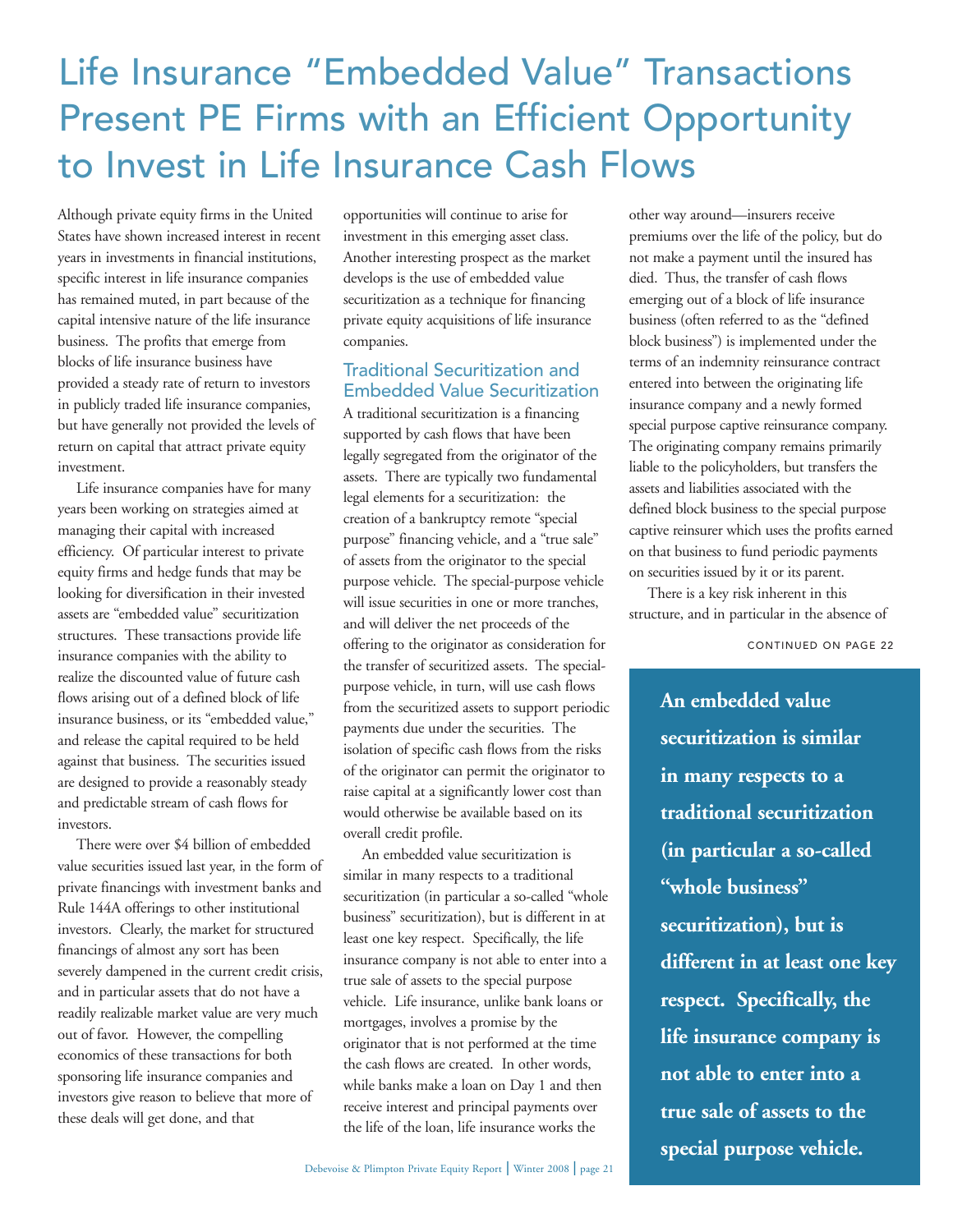# Life Insurance "Embedded Value" Transactions (cont. from page 21)

a "true sale" of securitized assets. Specifically, an embedded value deal is premised on the securitization of assets that are subject to a prior lien in favor of the payment of liabilities under in-force life insurance policies. As a result, embedded value securitizations are subject to the risk that policy reserves will ultimately prove inadequate to fund policyholder claims. This risk is mitigated by the level of capital required to be maintained at the special purpose captive reinsurer, and by the volumes of historical and projected actuarial data that accompany each transaction, but it remains the case that in extreme mortality scenarios the investor is exposed to assets being used to pay policy claims rather than interest and principal on their securities.

## The Basic Building Blocks of an Embedded Value **Securitization**

## *Identifying and Segregating the Block of Business*

As a first step in an embedded value securitization, a life insurance company or financial sponsor will need to identify a block of life insurance business suitable for securitization. Cash flows emerging from the business will need to support periodic payments to investors participating in the securitization. As a consequence, wellestablished, diversified blocks of business that exhibit steady, predictable cash flows are ideal.

Although the assets supporting the defined block business will remain available to pay policyholder claims, it will be important to investors that (1) these assets are managed in accordance with well understood and clearly documented investment guidelines and (2) the assets and related investment earnings are segregated from other assets of the life insurance company. The specific concern is to ensure that assets supporting the defined block business are not available for the payment

of liabilities that bear no relation to the defined block business. Segregation requirements are therefore incorporated into the contracts underlying the securitization.

## *The Reinsurance Transaction*

Once a block of business has been identified, the life insurance company or one of its affiliates will form a special purpose financial captive reinsurance company. A number of U.S. jurisdictions, including Delaware, South Carolina, Missouri and Vermont, have enacted legislation that specifically contemplates the establishment and operation of specialpurpose reinsurers for purposes of insurance-linked securitizations. Off-shore jurisdictions may be selected as well. The life insurer will enter into an indemnity reinsurance contract with the specialpurpose reinsurer under which the life insurer will "cede" to the reinsurer the assets and liabilities, and profit and loss, relating to the defined block business.

#### *Financial Statement Credit for Reinsurance*

In order to realize the full benefit of the securitization, the originating life insurer will need to be able to reduce the liabilities reflected on its statutory financial statements by the full amount of liabilities assumed by the special-purpose reinsurer under the reinsurance contract. The special-purpose reinsurer is not usually licensed in the ceding life insurer's state of domicile, and is therefore required under applicable U.S. insurance regulations to post collateral equal to 100% of the balance sheet credit sought to be taken. In some cases, the reinsurance will be collateralized through a single beneficiary reinsurance trust or a qualifying letter of credit obtained for the benefit of the ceding life insurance company. In other cases, the ceding life insurance company will retain assets supporting the ceded reserves (using either coinsurance on a "funds withheld" basis or

a "modified" coinsurance structure) or may obtain security for the reinsurance through a combination of several methods. This regulatory requirement to collateralize the reinsurance balance further amplifies the point that the securitized assets are subject to the prior claim of the ceding company and are not fully "owned" by the special purpose vehicle.

## *The Structure of the Capital Markets Offering*

An offering of securities in an embedded value securitization may be accomplished using a wide array of structures. The two most typical structures involve either the issuance of deeply subordinated "surplus notes" by the special purpose captive, or the issuance of term securities by a parent holding company of the special purpose captive, payments on which are dependent on receipt of common stock dividends. In either case, payments from the captive to the issuer of the notes, whether in the form of periodic payments on surplus notes or dividends to a holding company, will be subject to prior regulatory approval by the domestic regulator of a special-purpose reinsurer domiciled in a U.S. jurisdiction. In many cases, the regulator will preapprove or adopt a payment formula governing these payments, a feature that is important to investors looking to minimize regulatory risks associated with their investment.

An embedded value securitization has elements of both a securities offering and an acquisition transaction. The due diligence undertaken by underwriters and (where involved) bond insurers, has the feel of that undertaken by the buyer of a block of business—there is a detailed review of actuarial data underlying the block of business and a series of actuarial stress tests are run. At the same time, the credit of the ceding company is a critical element of the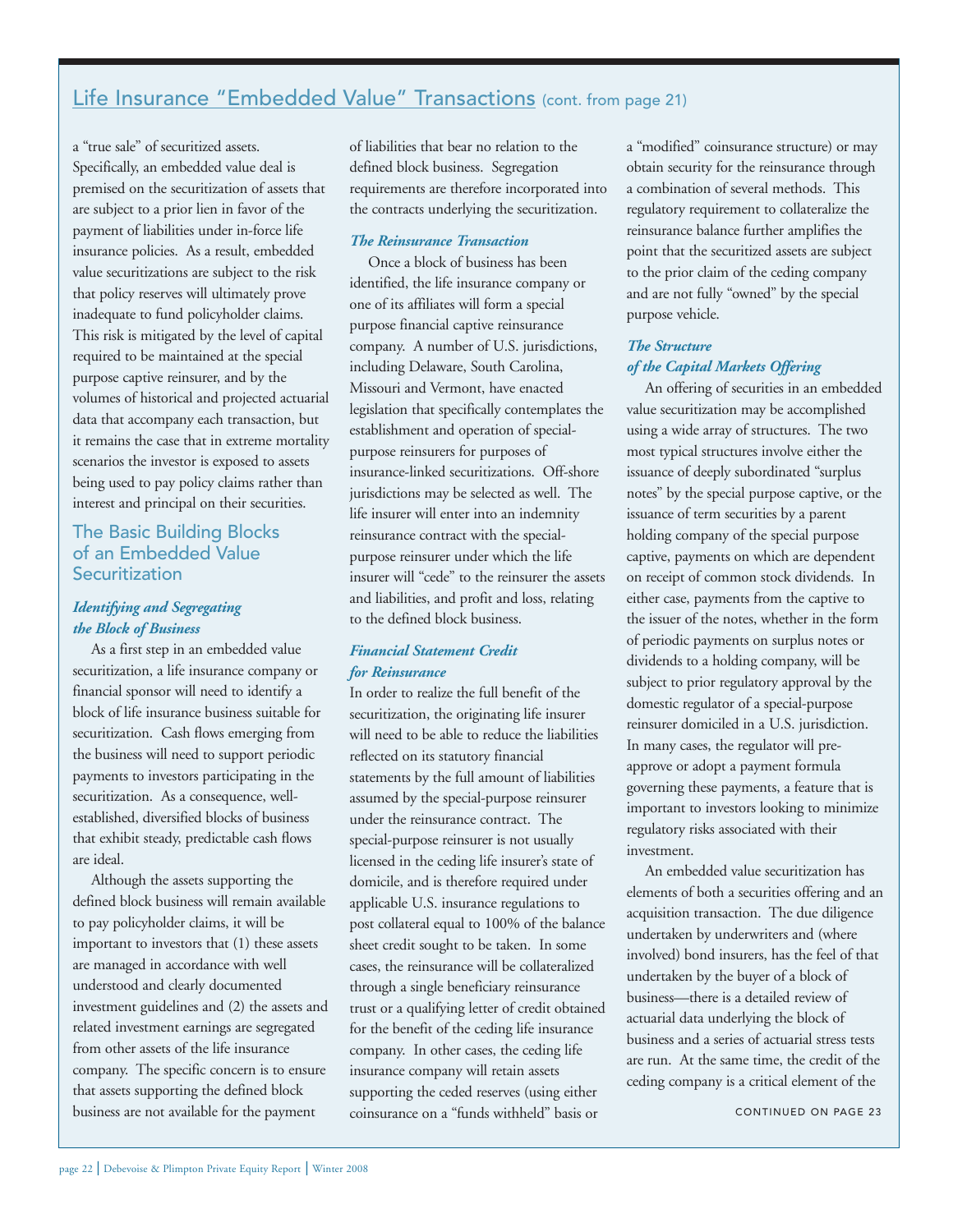# Life Insurance "Embedded Value" Transactions (cont. from page 22)

deal, as are the various structural features of the securitization itself. Most of these deals have been sold in the 144A market, and thus it has been the practice to prepare a detailed offering memorandum describing the transaction and appending an actuarial report prepared by an independent actuarial firm such as Milliman or Tillinghast.

#### *Credit Enhancement*

Given the complex actuarial analysis underlying embedded value securitizations, it is not realistic to expect that investors will necessarily have the expertise required to assess the risks of each transaction and price the deal on the basis solely of the credit characteristics of the defined block business. Accordingly, it has been the practice to incorporate some form of credit enhancement into the transaction structure. Securities may be guaranteed by a holding company parent or another affiliate of the ceding life insurance company. Other forms of credit enhancement are also possible, including keepwell or capital maintenance arrangements with affiliates, bond insurance or the issuance of subordinated tranches of securities at higher rates to investors willing to bear additional risk.

## *Administration of the Defined Block Business*

Arrangements for the ongoing administration of the defined block business are critical in these transactions. In most cases, the ceding life insurance company or an affiliate will remain responsible for the ongoing administration of the defined block business. Investors and other parties will be interested in protecting against degradation in the administration of life insurance policies, and will want to ensure that the parties are diligent in their upkeep of the underlying infrastructure supporting the securitization. Administrative responsibilities can be significant, often lasting for thirty to forty years or more,

until the securities have been repaid and policy liabilities associated with the business have been satisfied in full. An array of administrative service and other similar servicing agreements typically comprise a significant portion of the transaction documents negotiated in connection with an embedded value securitization.

#### *Transaction Execution*

Embedded value securitizations are highly complex deals, involving challenging actuarial analysis, long-tail risks and a large number of parties. In addition to the ceding life insurance company, independent actuaries, accountants, tax experts, underwriters, financial guarantors and rating agencies are heavily involved. In addition, approvals of multiple regulators are often required, and depending on the circumstances, the process of regulatory review can extend for many months. This complexity can increase execution risk significantly, and may drive companies to pursue more traditional M&A transactions even if they promise less compelling returns than an embedded value securitization. Nonetheless, as the market develops, greater standardization and reduced execution risk should become the rule.

#### Prospects for the Future

The current credit crisis, coupled with execution risk and the other issues typically associated with the creation of a new asset class have caused the embedded value market to get off to a slow, though reasonably steady, start. There have been large deals done, and there is a great deal of interest on the part of life insurers in seeing these transactions take off.

Assuming that regulatory hurdles and heavy capital requirements will continue to serve as impediments to financial investors buying directly into the equity of life insurance companies, we expect that both life insurers and private equity firms will continue to look favorably upon embedded value structures as a means to meet their mutual objective of efficiently deploying capital.

Another interesting prospect is the use of the embedded value transactions as a feature of M&A financing. We have seen assetbacked financings become an important part of the leveraged financing landscape in other industries (rental cars, for example), and there is reason to believe that embedded value technology could ultimately develop into an efficient means to finance private equity acquisitions of large life insurance businesses.

Overall, embedded value securitizations represent an emerging asset class that holds promise for private equity investors looking to diversify their investment portfolio and benefit from a reasonably steady stream of life insurance-based cash flows.

**Nicholas F. Potter** *nfpotter@debevoise.com*

> **We have seen asset-backed financings become an important part of the leveraged financing landscape in other industries (rental cars, for example), and there is reason to believe that embedded value technology could ultimately develop into an efficient means to finance private equity acquisitions of large life insurance businesses.**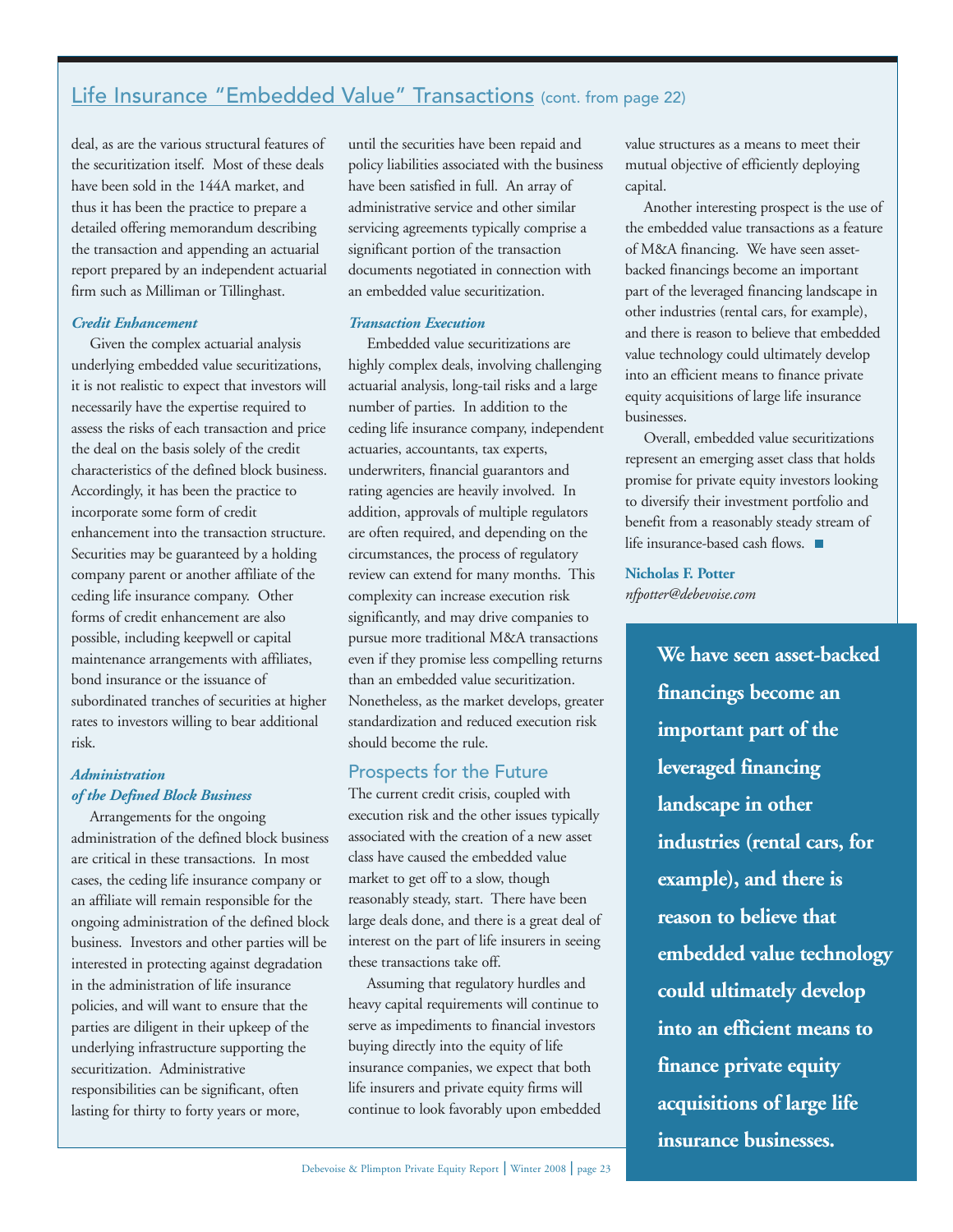## A Look at Recently Renegotiated Private Equity Deals (cont. from page 1)

may leave a sponsor's name tarnished. Concerns about reputation have begun to fade as an increasing number of private equity firms go down the termination route. But, ultimately, the jury is still out on this issue and will not be in until deal activity levels surge again. Secondly, even where the contract with the target is clearly structured as an option, different members of a buy-out consortium may have different appetites for exercising the termination right. And thirdly, paying a reverse breakup fee is, euphemistically put, not an ideal deployment of capital and the reaction of limited partners to the payment of these fees has yet to be fully tested.

Given these considerations, it is perhaps not surprising that, so far, sponsors have exercised the walk-away

**...[A] crucial point that sponsors should bear in mind when planning to renegotiate pending transactions [is that] financing sources may, at least as long as current market conditions prevail, seek to leverage any amendment to the terms of a pending transaction to extricate themselves from the original commitment or, at least, improve its terms.**  right in only a handful of pre-crunch transactions. And it is likewise not surprising that, in many of these abandoned transactions, sponsors did not get stuck with payment of the full fee. Instead, sponsors often were successful in negotiating a reduction of the fee with the target (typically in situations where the sponsor was able to make a strong case that a MAC had occurred despite the many exceptions to MAC provisions that private equity firms have come to accept over recent years) or in getting the lenders to share in the fee.

Where "staying together" is not feasible economically and "breaking up" is hard to do, the focus turns to a third category of transaction: those that were renegotiated. Here is a look at some examples:

## Getting Everyone to Give A Little (Or A Lot)

With targets falling behind projections and industry comparables declining, perhaps the most logical angle for renegotiation is to seek better pricing terms from the target.

Such was the outcome in the acquisition of Home Depot Supply by Bain Capital, Carlyle and CD&R. The sponsor group believed it had a plausible argument that a MAC had occurred, but rather than taking the MAC battle to court, terms for the acquisition were modified. The aggregate transaction price was reduced from \$10.3 billion to \$8.5 billion and Home Depot agreed to acquire a 12.5% equity stake in the surviving entity and to guarantee a portion of the acquisition debt. Some of Home Depot's concessions were passed through to the lenders: the debt package was reduced by approximately 30% to \$5.9 billion and restructured to take the form of an assetbacked loan with higher interest rates on portions of the debt. The buyout

consortium, in turn, increased its equity stake.

A similar compromise, also with a price reduction as its core, was reached in the acquisition of subprime mortgage lender Accredited Home Lenders by Lone Star Fund. In this transaction, the dispute over whether or not there had been a MAC did make it to the courts, but the parties settled the litigation and struck a new deal, including a reduction in purchase price (from \$400 million to \$296 million), an interim loan provided by Loan Star and intended to keep Accredited Home Lenders afloat, and a deletion of the no-MAC condition. The new agreement also permitted Lone Star to actively solicit better offers and to terminate the agreement upon the emergence of a superior offer at half of the originally contemplated break-up fee.

A variation on the price-reduction theme can be seen in the August amendment of the (now terminated) acquisition of Reddy Ice Holdings by GSO Capital Partners. Reddy Ice agreed, along with other amendments, to cap the dividends Reddy Ice could pay until closing, thus reducing total cash to shareholders. As with the Home Depot Supply transaction, the reduction in price came in tandem with an equity roll-over, in this case by a minority shareholder of Reddy Ice. Reddy Ice also granted GSO Capital Partners an extended period to market the debt.

Two factors, both interesting from a sponsor perspective, contributed to the Reddy Ice transaction ultimately failing despite the August amendment. For one, the debt financing sources threatened to withdraw from the deal, claiming that the August amendment required their consent. Reasonable minds may have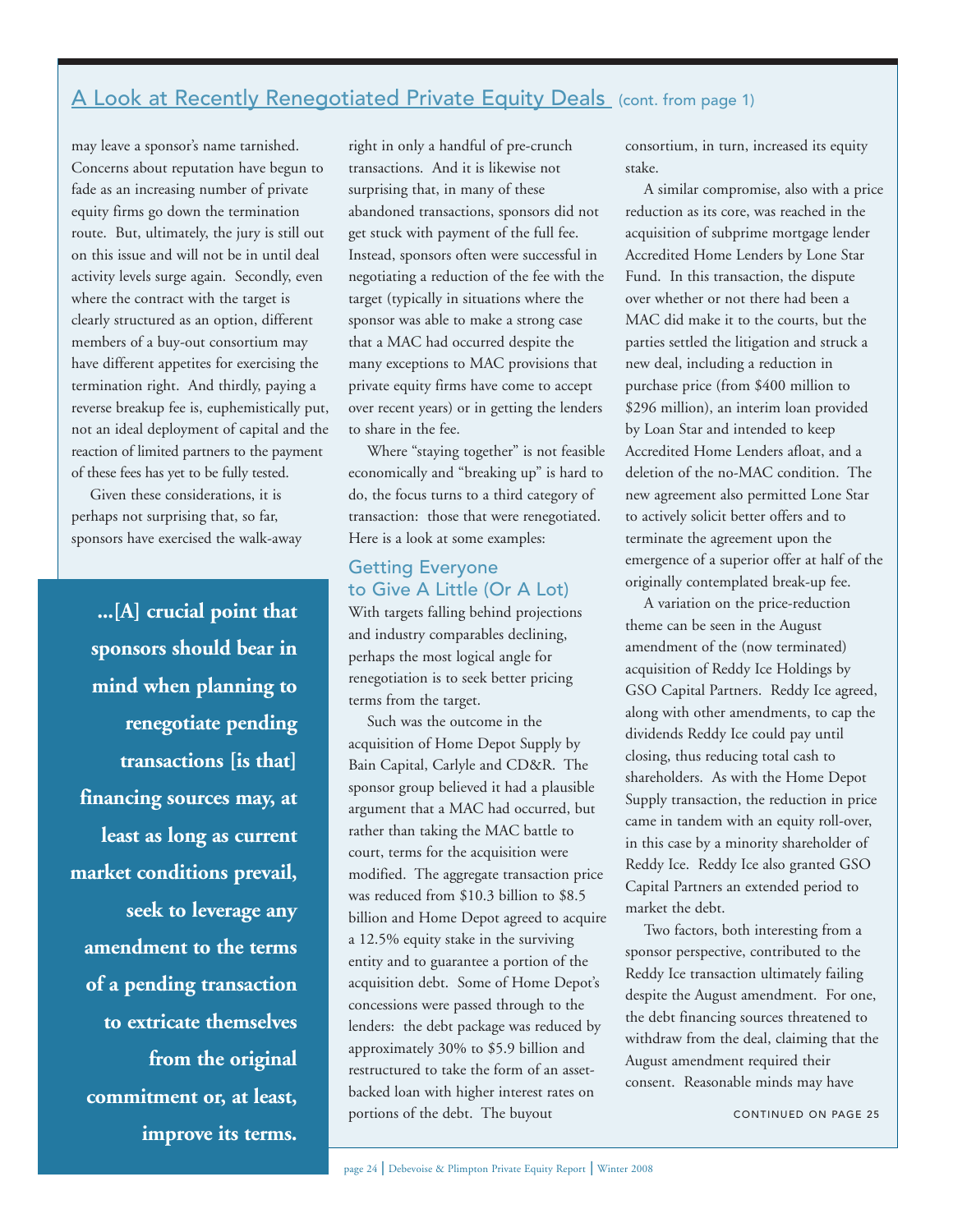## A Look at Recently Renegotiated Private Equity Deals (cont. from page 24)

different views on whether the Reddy Ice amendment was in fact adverse from the lenders' point of view, but the position taken by the banks demonstrates a crucial point that sponsors should bear in mind when planning to renegotiate pending transactions: financing sources may, at least as long as current market conditions prevail, seek to leverage any amendment to the terms of a pending transaction to extricate themselves from the original commitment or, at least, improve its terms. A recent case in point, further illustrating the current interplay between renegotiation and lender commitments, is the law suit brought by one of the debt financing sources following Providence's and Clear Channel's agreement to reduce the price tag for the acquisition by Providence of Clear Channel's television group.

For another, GSO's termination right survived the August amendment of the merger agreement permitting GSO to walk from the transaction for a fee payment of \$21 million. This illustrates another important point, *i.e.*, the enormous bargaining power that comes with a clean walk-away right. While GSO managed to preserve the option character of its agreement, sponsors should be aware that those provisions may not always survive renegotiation. In any renegotiation, target boards may seek to prevent sponsors from having a second bite at the "walk-away apple" or to significantly reduce the appeal of the walk-away right by increasing the economic pain associated with its exercise (the reverse break-up fee) or by limiting the circumstances in which it is available.

## Taking a Close Look at the Existing Debt

Renegotiation does not necessarily have to involve pricing concessions on the part of

the target. The lenders for BC Partners' contemplated acquisition of Intelsat recently initiated an amendment of Intelsat's existing debt that permits leaving the debt in place after BC Partners takes control. To make the proposition appealing, Intelsat's existing lenders were promised higher spreads, tighter covenants, call premiums and an amendment premium of 500 bps. Rolling-over a target's existing debt, as in the Intelsat transaction, is no doubt an appealing alternative when new financing is not readily available although doing so will often require an amendment, and, along with it, possible negotiation of an amendment fee and increased interest rates, among other concessions.

Sponsors may thus want to explore with counsel whether a particular transaction can be structured—at least on an interim basis until the financing markets improve —to fit within the confines of the change of control, restricted payments, and other covenants of a target's existing debt. Such a structure may be possible, for example, where the transaction includes a significant target shareholder who constitutes an exempt person for purposes of the change of control definition. However, sculpting a transaction around a target's pre-acquisition debt may necessitate major changes to the envisioned equity and governance arrangements and those changes may or may not be palatable from the sponsor's perspective. In addition, even the most careful structuring around a target's existing debt documents may not eliminate all risk that the target's banks will seek to accelerate the loans, whether at closing or at a later point in time, if they have a different view.

## Buying Time

In lieu of seeking a reduction in deal price—directly from the target or via enhanced financing terms—two recent transactions have opted for another strategy: buying time.

The first of these two is Goldman Sachs Capital Partners' proposed acquisition of Myers Industries. Financing for the transaction was reportedly not a concern, but GSCP had purportedly become worried about the impact of high commodity prices and the housing market on Myers' business.

Shortly before the contract's "dropdead" date, GSCP obtained an amendment that permitted it to delay closing until 15 days after delivery by Myers of its first quarter 2008 financials. To get this extension, GSCP agreed to make a non-refundable \$35 million payment to Myers (an amount not coincidentally equal to the reverse breakup-fee) and conceded that there had not been a MAC as of the amendment date. The amendment also included a renouncement by Myers of its right to seek specific performance, a waiver of any further rights to the reverse break-up fee,

CONTINUED ON PAGE 26

**In lieu of seeking a reduction in deal price directly from the target or via enhanced financing terms—two recent transactions have opted for another strategy: buying time.**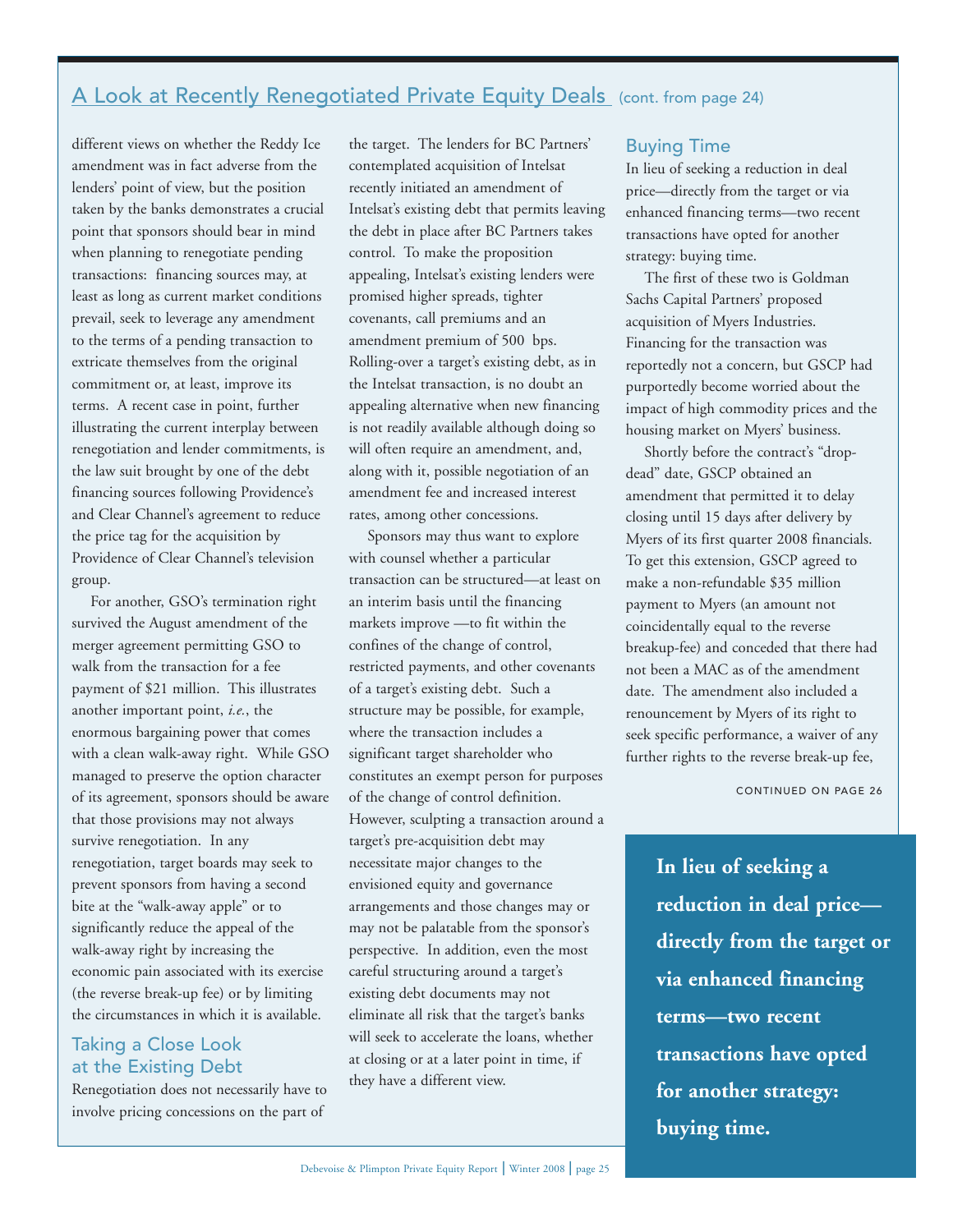## A Look at Recently Renegotiated Private Equity Deals (cont. from page 25)

and a consent to GSCP terminating the limited guarantee (curiously, effective as of the date of the amendment, *i.e.*, before the actual payment of the \$35 million). Myers, in turn, was permitted to shop the company and to terminate the contract upon emergence of a superior proposal without payment of a break-up fee though GSCP retained an express six-day matching right. Myers was also freed from many of the restrictions of the interim covenant. Finally, Myers was granted the right to pay a special \$10 million dividend to its shareholders and given the green light to repurchase its shares at prices lower than the merger consideration.

Dubbed "The Goldman Sachs No-Fault Divorce" by the *Wall Street Journal*, the Myers approach could just as aptly be characterized as a "friends with benefits" arrangement. Assuming that GSCP would not have been able to successfully assert a MAC, GSCP would have been required to pay the reverse breakup fee upon passage of the debt marketing period in any event. Rather than merely a payment for release from its obligations, the fee payment thus effectively bought GSCP time to make up its mind, including on whether or not to ask for a price reduction in the future. Permitting Myers to effectuate repurchases while the transaction remains in limbo adds an interesting twist to this compromise. If the deal ultimately goes through, repurchases below the deal price will make the overall economics sweeter from GSCP's perspective. If the deal collapses, repurchases may well be a plausible strategic alternative from Myers' perspective.

That said, sponsors should be mindful that share repurchases by a public target during a pending transaction present their

own legal challenges. Firstly, they confront the target board with a conundrum, *i.e.*, whether permitting the shareholders to effectively make a bet on the fate of a pending buy-out constitutes an appropriate discharge of the board's fiduciary duties. Secondly, where Rule 13e-3 applies, any repurchases will likely be viewed as an initial, integrated part of a control transaction, requiring the filing of an information statement with the SEC or an amendment to an existing Schedule 13E-3. Thirdly, repurchases may expose a target (and the sponsor) to claims of trading on the basis of material nonpublic information (*e.g.*, assertions that the target and its officers had information about the state of the acquisition financing that was not public at the time of the repurchases) or market manipulation claims. While the securities laws exposure can be managed to some extent with careful legal planning, including by adopting a 10b5-1 plan and bringing repurchases inside the safe harbor provisions of Rule 10b-18, such structuring may have its own drawbacks (such as the volume limitations of Rule 10b-18) and may not fully insulate the parties from litigation risk.

Another recently renegotiated acquisition that could be viewed as reflecting a play for time, on the sponsors' part, is the acquisition of Harman International. In lieu of commencing litigation over whether or not there had been a MAC, the parties agreed to convert the KKR and GSCP-led going-private transaction into a \$400 million PIPEs (private investment in public equity) investment in the form of convertible debt. As in Myers, the proceeds of the \$400 million investment were earmarked, among other things, to permit Harman to conduct share repurchases. The debt

securities will pay out 1.25% interest annually. They can be converted into Harman shares should Harman trade up to \$104 per share in the next 5 years, a number well below the \$120 deal price but significantly higher than the current share price. KKR also was given a board nomination right.

PIPEs transactions raise a host of legal and strategic issues. But a threshold concern is feasibility. Whether or not a particular PIPEs investment is permissible under a target's organizational and debt documents should always be carefully reviewed with counsel. Where practicable, though, acquiring a minority stake in a public target may prove an interesting play for time and can give a sponsor a leg up with respect to a control transaction at a later juncture.

## The Outlook

When this article went to press, more than 50 private equity transactions with an aggregate transaction value of in excess of \$60 billion involving North American targets that were signed prior to the credit crunch were pending. While it is safe to predict that the next weeks will bring more "slipping out the back" and more "making new plans," it remains to be seen whether the credit crunch will show us 50 different ways for sponsors to get themselves free. A separate question is how the changed economic environment will impact deal terms going forward. We expect that meaningful answers to this question will likely remain elusive until more sizeable, precedent-setting transactions make a comeback.

### **Franci J. Blassberg** *fjblassberg@debevoise.com*

**Stefan P. Stauder** *spstauder@debevoise.com*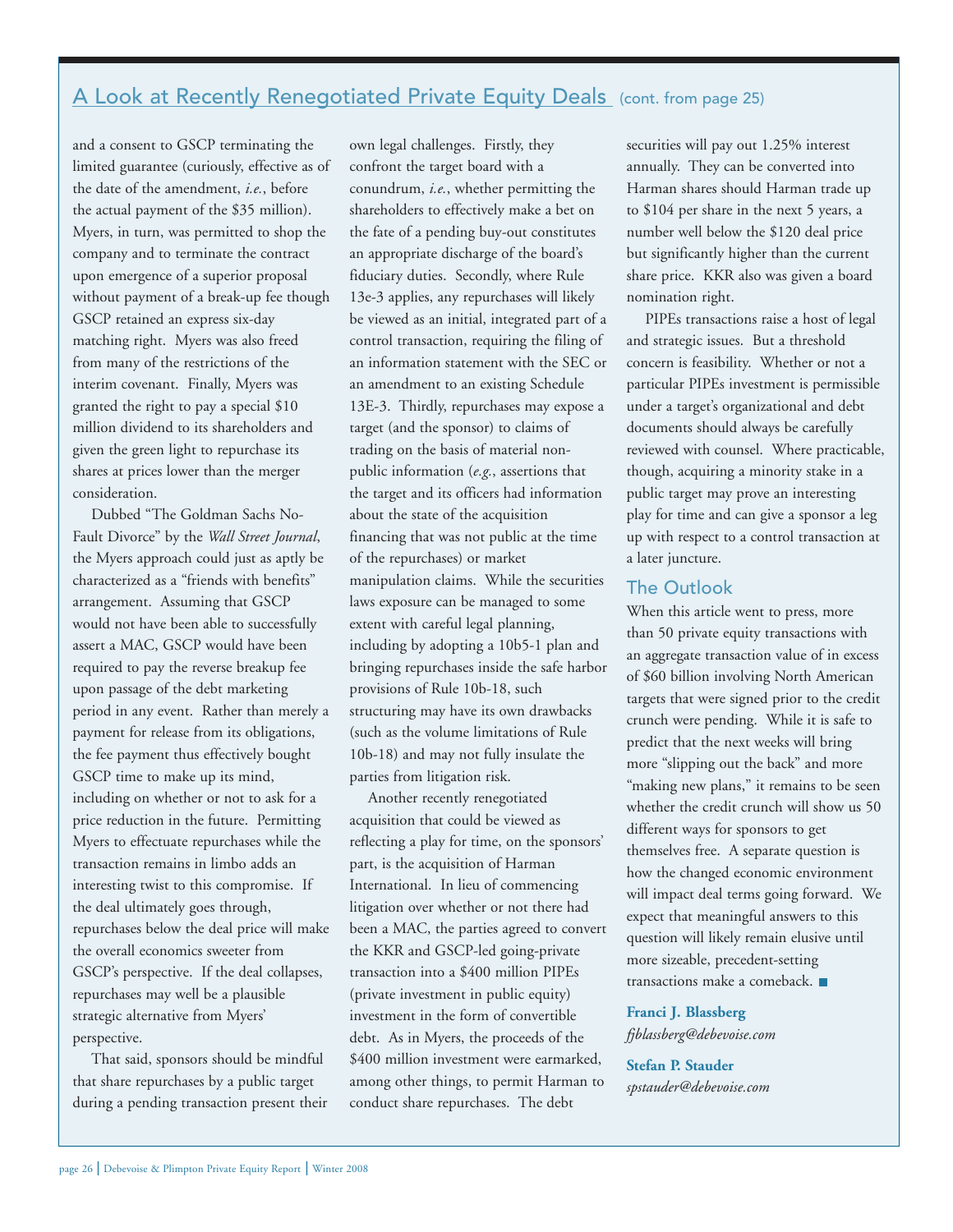## Reform of the English Financial Assistance Regime (cont. from page 10)

European legislation on capital maintenance and share capital required to be implemented in member states by April 15, 2008 provides an option for member states to relax the prohibition on public companies giving financial assistance, allowing public companies to give financial assistance up to the limit of their distributable reserves if the transaction meets certain specific requirements. It is not yet clear if, and to what extent, these changes will be implemented in the UK.

## Residual Grey Areas

The English financial assistance regime does not currently apply to the giving of assistance by non-English companies and so is not in that sense "extra-territorial." The position will be the same when the relevant provisions of the Companies Act 2006 come into effect. However, there

has historically been some legal debate as to whether an English company can give financial assistance for the acquisition of shares in its non-English parent companies. The new legislation does not clarify this and accordingly there remain residual doubts as to whether it could apply where a public company is involved in an acquisition financing of a non-English company. Other areas of uncertainty include the exact meaning of "financial assistance" in the public company context.

#### **Conclusion**

The repeal of the current English financial assistance regime insofar as it applies to English private companies is a very positive change to English company law. It should facilitate shares acquisitions involving English private limited companies, by helping to simplify transaction structures and avoiding much of the complex and costly legal and financial analysis currently required. The demise of the cumbersome whitewash procedures will be particularly welcome to those involved in acquisition financing in the UK.

#### **Alan J. Davies**

*ajdavies@debevoise.com*

**James A. Kiernan** *jakiernan@debevoise.com*

# Did you know you can receive the Debevoise & Plimpton Private Equity Report by email?

If you would like to take advantage of this service, indicate the delivery method you prefer and your email address. Please also take this opportunity to update your contact information or to add additional recipients by copying and filling out the following form and returning it to us.

#### **I would like to receive my reports:**

- **via email**
- **via email and regular mail**
- **via regular mail**

| to 1 212 521 7978 or by email to<br>privateequity@debevoise.com | <b>Carmen Garcia, Marketing Department</b><br>Debevoise & Plimpton LLP<br>919 Third Avenue, New York, NY 10022 |  |
|-----------------------------------------------------------------|----------------------------------------------------------------------------------------------------------------|--|
| To reply, please send information by fax                        | By mail:                                                                                                       |  |
|                                                                 |                                                                                                                |  |
|                                                                 |                                                                                                                |  |
|                                                                 |                                                                                                                |  |
|                                                                 |                                                                                                                |  |
|                                                                 |                                                                                                                |  |
|                                                                 |                                                                                                                |  |
|                                                                 |                                                                                                                |  |
|                                                                 |                                                                                                                |  |